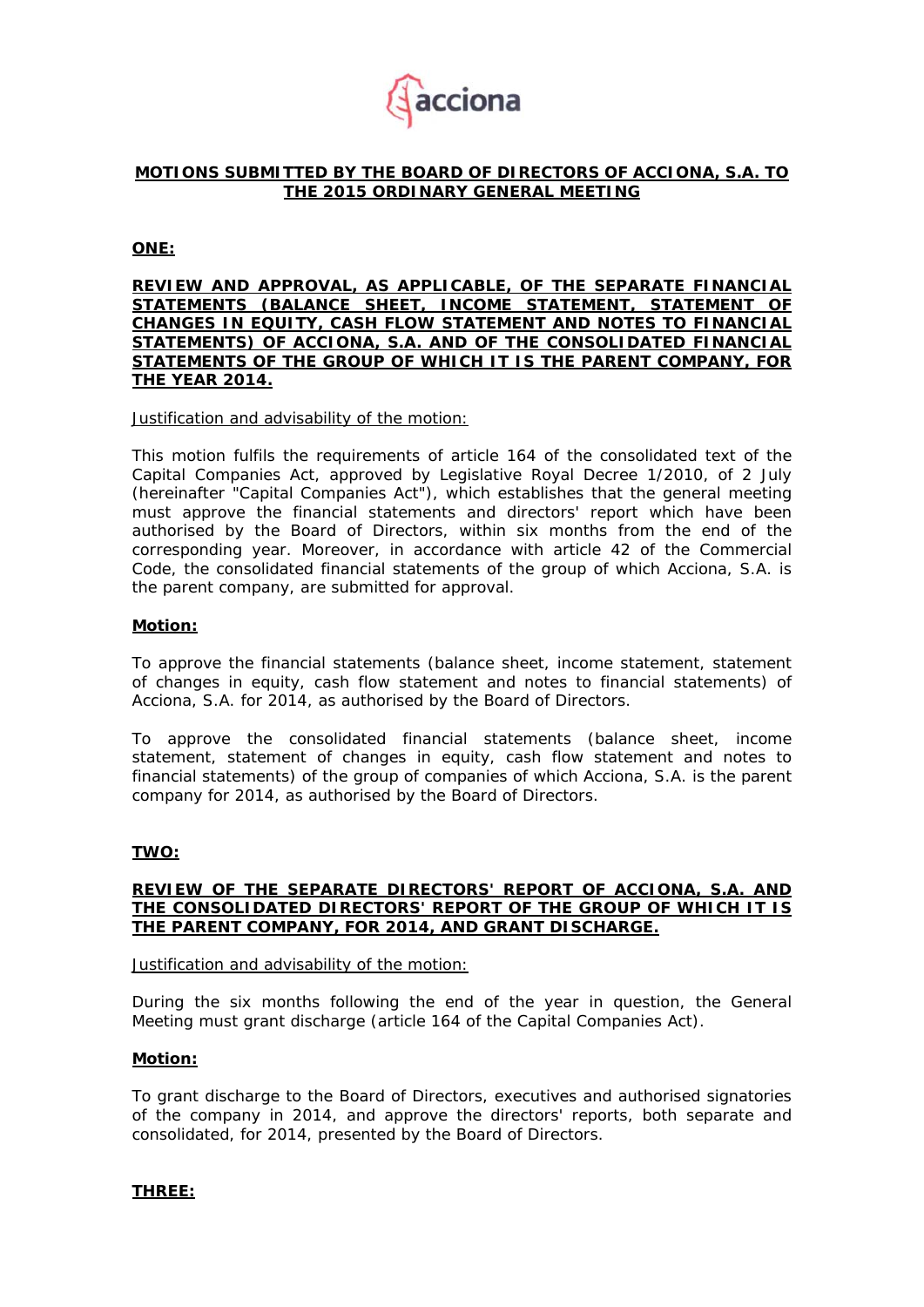

## **ALLOCATION OF 2014 INCOME**

### Justification and advisability of the motion:

In accordance with article 273 of the Capital Companies Act, the General Meeting must resolve upon the allocation of the results for the year as shown in the approved balance sheet.

### **Motion:**

Approve the distribution of 2014 income as reflected in the approved financial statements, consisting of:

|                                        | <b>Euros</b>   |
|----------------------------------------|----------------|
|                                        | 137.464.549,02 |
| Allocation:                            |                |
| Legal reserve:                         |                |
| - Bylaw-mandated                       | 13.746.454,90  |
| $reserve: \ldots \ldots \ldots \ldots$ | 9.198.994,12   |
| Voluntary reserves:                    |                |
| Dividends:                             | 114.519.100.00 |

The dividend of €2 gross per share (or such higher amount as the Board of Directors or its members with delegated powers decide in the event of there being direct own shares) will be paid on **2 July 2015**. The dividend will be paid through the member firms of Sociedad de Gestión de los Sistemas de Registro, Compensación y Liquidación de Valores.

## **FOUR:**

## **RE-APPOINTMENT OF AUDITORS FOR ACCIONA, S.A. AND ITS GROUP**

Justification and advisability of the motion:

The current audit firm of the Company and its group, Deloitte, S.L., was reappointed by the Ordinary General Meeting on 24 June 2014 to review the 2014 financial statements.

In accordance with article 264 of the Capital Companies Act, the General Meeting is entrusted with appointing auditors and this must be done before the end of the year to be audited.

In accordance with article 529 *quaterdecies* of the Capital Companies Act and article 40 of the Bylaws, the Audit Committee will be responsible for proposing the appointment of the auditors to the Board of Directors, for submission to the General Meeting.

Pursuant to the provisions of that Act, and following the proposal from the Audit Committee, a motion to renew the appointment of the current auditor will be submitted to the General Meeting.

## **Motion:**

To re-appoint Deloitte, S.L., with Tax ID number B-79104469, a Spanish company registered with the Madrid Mercantile Register in folio 188, tome 13.650, sheet M-54.414, section 8, with registered offices in Madrid at Plaza de Pablo Ruiz Picasso s/n, Torre Picasso, and registered in the Official Register of Auditors with number S-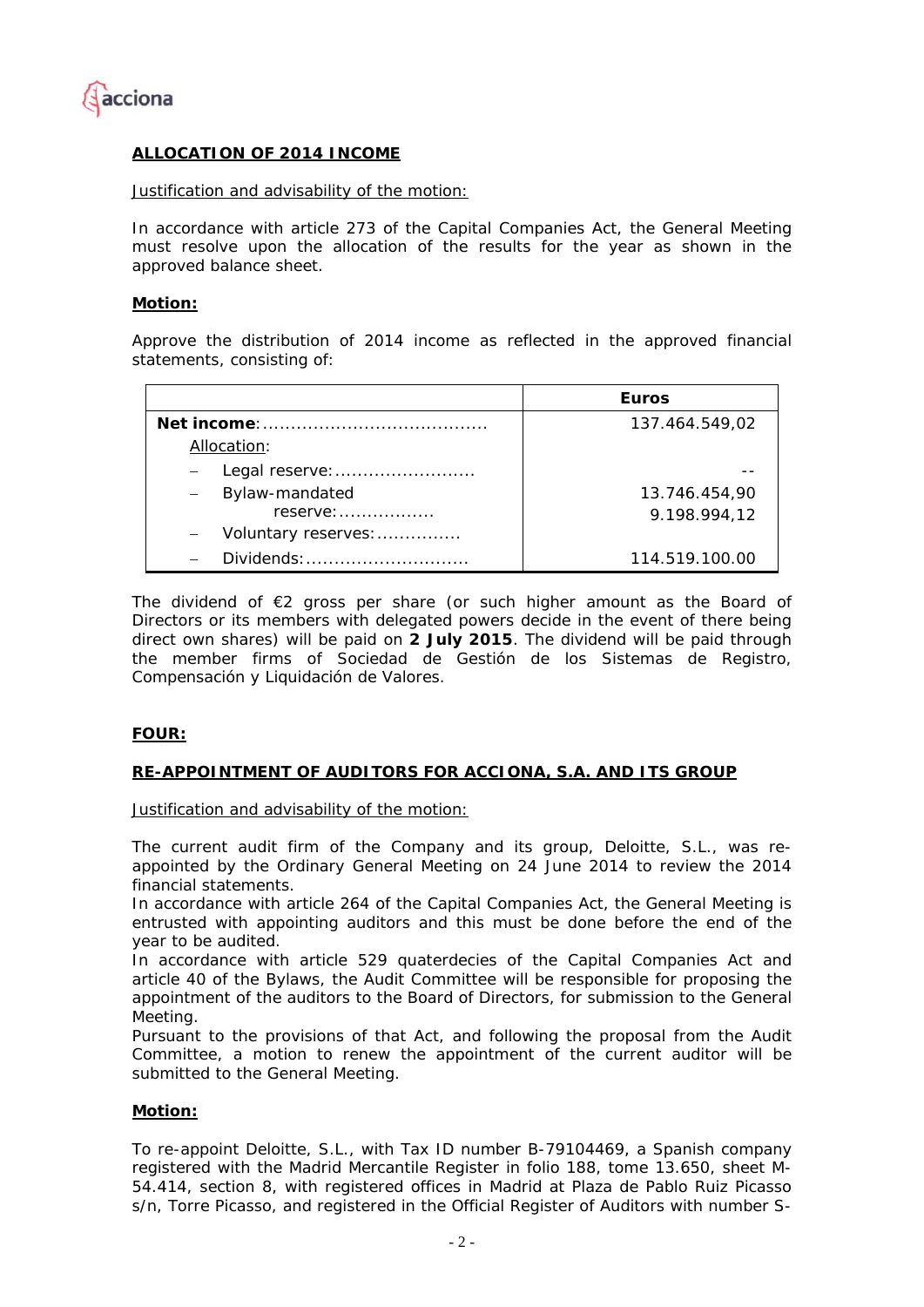

0692, as auditor of Acciona, S.A. to review the 2015 financial statements, both separate and consolidated.

## **FIVE:**

## **DIRECTOR APPOINTMENTS**

### Justification and advisability of the motion:

In accordance with article 529 *decies*, the General Meeting is responsible for appointing members of the Board of Directors. The Appointments and Remuneration Committee is responsible for proposing the appointment or reappointment of independent directors, and the Board is responsible for proposing all other directorships in consultation with the Appointments and Remuneration Committee.

All proposals are justified by the Board of Directors in a report, as envisaged in article 529 *decies* of the Capital Companies Act. Those reports are available to shareholders from the date of publication of the notice of meeting until the General Meeting is held.

### **Motions:**

**5.1.-** Re-appoint Mr José Manuel Entrecanales Domecq as Executive Director at the proposal of the Board of Directors and based on a report by the Appointments and Remuneration Committee.

**5.2.-**Re-appoint Mr Juan Ignacio Entrecanales Franco as Executive Director at the proposal of the Board of Directors and based on a report by the Appointments and Remuneration Committee.

**5.3.-**Re-appoint Mr Jaime Castellanos Borrego as Independent Director at the proposal of the Appointments and Remuneration Committee.

**5.4.-**Re-appoint Mr Daniel Entrecanales Domecq as Proprietary Director at the proposal of the Board of Directors and based on a report by the Appointments and Remuneration Committee.

**5.5.-**Re-appoint Mr Javier Entrecanales Franco as Proprietary Director at the proposal of the Board of Directors based on a report by the Appointments and Remuneration Committee.

**5.6.-**Re-appoint Mr Fernando Rodés Vila as Independent Director at the proposal of the Appointments and Remuneration Committee.

**5.7.-**Appoint Ms Ana Sainz de Vicuña Bemberg as Independent Director at the proposal of the Appointments and Remuneration Committee.

All appointments are for the term provided in the Bylaws.

(The reports and information on the candidates proposed to the General Meeting are at the shareholders' disposal on the Company's website: www.acciona.es)

Set the number of members of the Board of Directors in eleven.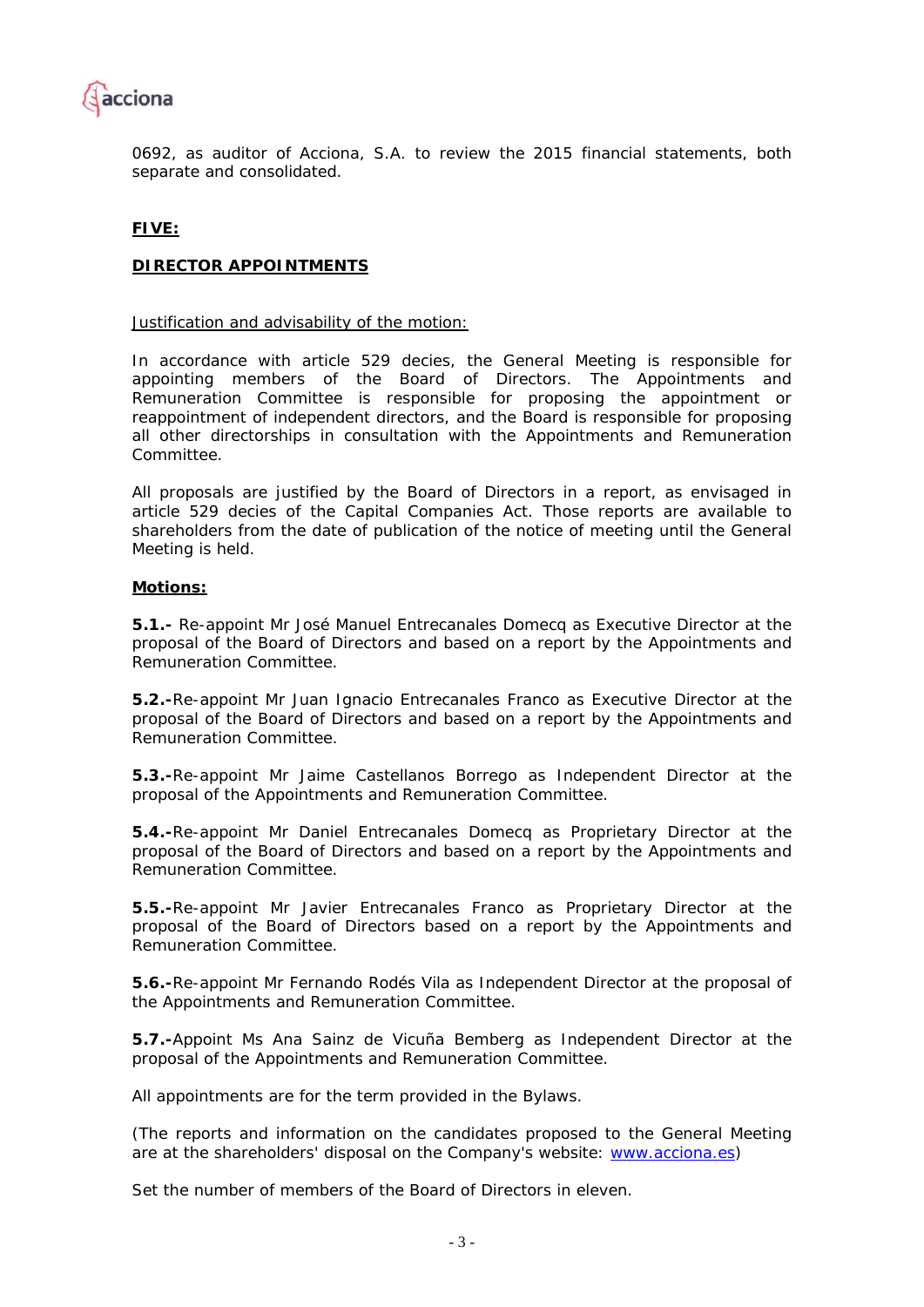

# **SIX:**

# **INFORMATION ON THE SHARE AND PERFORMANCE SHARE DELIVERY PLAN. INCREASE IN THE NUMBER OF AVAILABLE SHARES.**

## **6.1 Information about the share and performance share delivery plan.**

Shareholders have been provided with a report on the 2014-2019 Share and performance share delivery plan and the increase in the number of shares available. The document highlights the main characteristics of the Share and performance share delivery plan approved by the Board of Directors on 26 February 2015 under the authorisation granted by the General Meeting on 26 June 2014, and the Plan to replace variable remuneration in cash with shares.

## **Motion:**

Take cognizance of the 2014-2019 Share and performance share delivery plan, in accordance with the Board of Directors report, ratifying it to the extent required.

## **6.2 Increase in the number of available shares.**

## **Motion:**

Increase the number of shares available for the Share and performance share delivery plan 2015-2019 to 100,000, without prejudice to subsequent increases if proposed by the Board of Directors and approved by the General Meeting.

# **SEVEN:**

**Amendment of articles 7, 8, 11, 12, 13, 14, 15, 17, 21, 26, 27, 28, 29, 30, 31, 32, 33, 34, 35, 38, 39, 40, 41, 47, 52 and insertion of articles 40 BIS and TER of the Bylaws for adaptation to Act 31/2014 on the reform of the Capital Companies Act in connection with corporate governance, and for drafting and technical improvements.** 

Justification and advisability of the motions:

In accordance with article 286 of the Capital Companies Act, a report by the Board of Directors justifying in detail the amendments to the Bylaws submitted to the General Meeting has been made available to the shareholders in a separate document.

## **Motions:**

**7.1 Approve amendments to Articles 11 (Powers of the General Meeting), 12 (Types of General Meetings), 13 (Authority to call the General Meeting), 14 (Announcement of the convening of the General Meeting), 15 (Right of information), 17 (Quorum of the General Meeting), 21 (Place and time of holding the Meeting), 26 (Form of passing resolutions), 27 (Passing resolutions) and 28 (Minutes and certificates) of the Bylaws, in connection with the General Meeting, which have been placed at the disposal of shareholders and whose new wording will read as follows:** 

## *Article 11.- Powers of the General Meeting*

**1.** The General Meeting has the power to decide about any matters attributed to it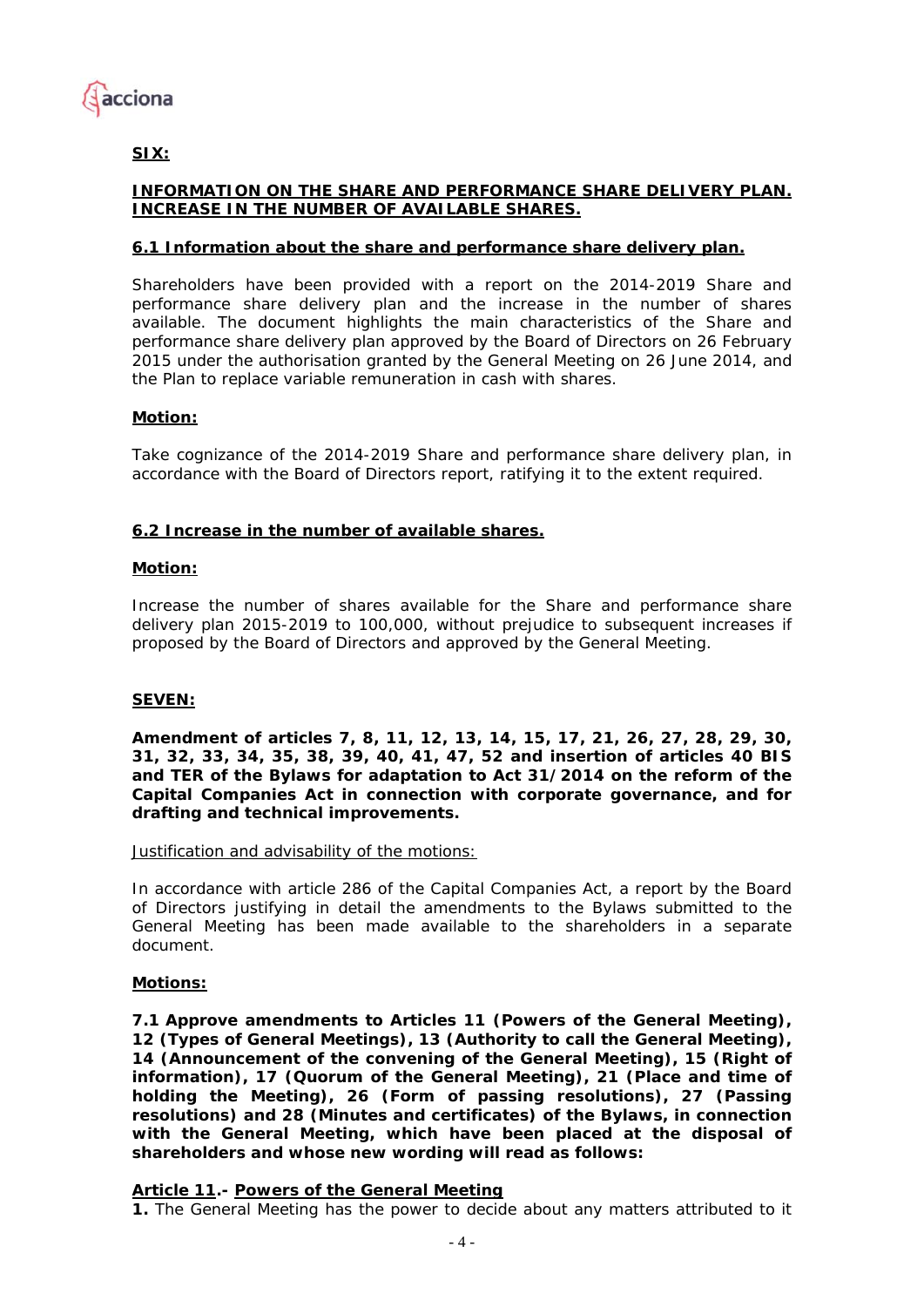

*by law or the Bylaws. In particular, its powers include, but are not limited to: a) grant discharge;* 

*b) if appropriate, approve the separate and consolidated financial statements and decide as to the distribution of results;* 

*c) appoint and remove members of the Board of Directors and ratify and revoke appointments to the Board of Directors by co-optation;* 

*d) approve the remuneration policy for directors in the terms envisioned by law;* 

*e) appoint and remove the Company's auditors;* 

*f) resolve to increase and reduce share capital, change the form of the company, merge or demerge it, and perform a general transfer of assets and liabilities, the issuance of bonds or other securities that create or acknowledge a debt claim, transfer the company's domicile abroad and, broadly speaking, any amendment of the Bylaws, except where the law attributes the power for any of these matters to the directors.* 

*g) approve the acquisition of essential assets or their disposal or contribution to another company.* 

*h) resolve to transfer, to dependent entities of the company, essential activities performed up to that point by the company, even where the latter retains full control over such entities;* 

*i) resolve to dissolve the company and any transactions whose outcome is equivalent to liquidation of the company;* 

*j) authorise the Board of Directors to increase capital stock;* 

*k) decide on the items submitted to it for deliberation and approval by the governing body.* 

*l) approve the General Meeting regulation and any subsequent amendments.* 

*For the purposes of sections g) and h), the asset or activity is presumed to be essential if the volume or the amount of the transaction exceeds 25% of the total value of the assets on the last balance sheet.* 

*The General Meeting may only delegate its powers to the Board of Directors in the cases established by the Act and in these Bylaws. The General Meeting may also empower the Board of Directors, in each specific instance, to determine whether or not the conditions to which the General Meeting has subjected the enforceability of a given resolution have been met.* 

## *Article 12.- Types of General Meetings*

*1. The General Meeting is the duly quorate assembly of a sufficient number of shareholders of the company. General Meetings may be ordinary or extraordinary.* 

*2. An Ordinary General Meeting must be held necessarily within the first six months of each calendar year, in order to grant discharge, approve the financial statements, and decide on the application of income, notwithstanding its power to deliberate and resolve on any other matter on the agenda.* 

*3. Any Meeting other than that described in the preceding paragraph will be deemed to be an Extraordinary General Meeting.* 

*4. General Meetings will be governed by the law, the Bylaws and a specific*  regulation which may contemplate all matters pertaining to the General Meeting. *The regulation will be reported to the National Securities Market Commission and will be registered in the Mercantile Registry.* 

# *Article 13.-Power to call General Meetings*

*1. The Board of Directors may call both ordinary and extraordinary General Meetings.* 

*2.The Board of Directors must call a General Meeting when:* 

*a. Requested by shareholders who own at least three per cent (3%) of share capital. Any such request must indicate the items of business to be transacted at the Meeting. A General Meeting must also be called within the two months following the date on which the request has been made before a notary public to the directors to call the meeting, in which case the Agenda must of necessity*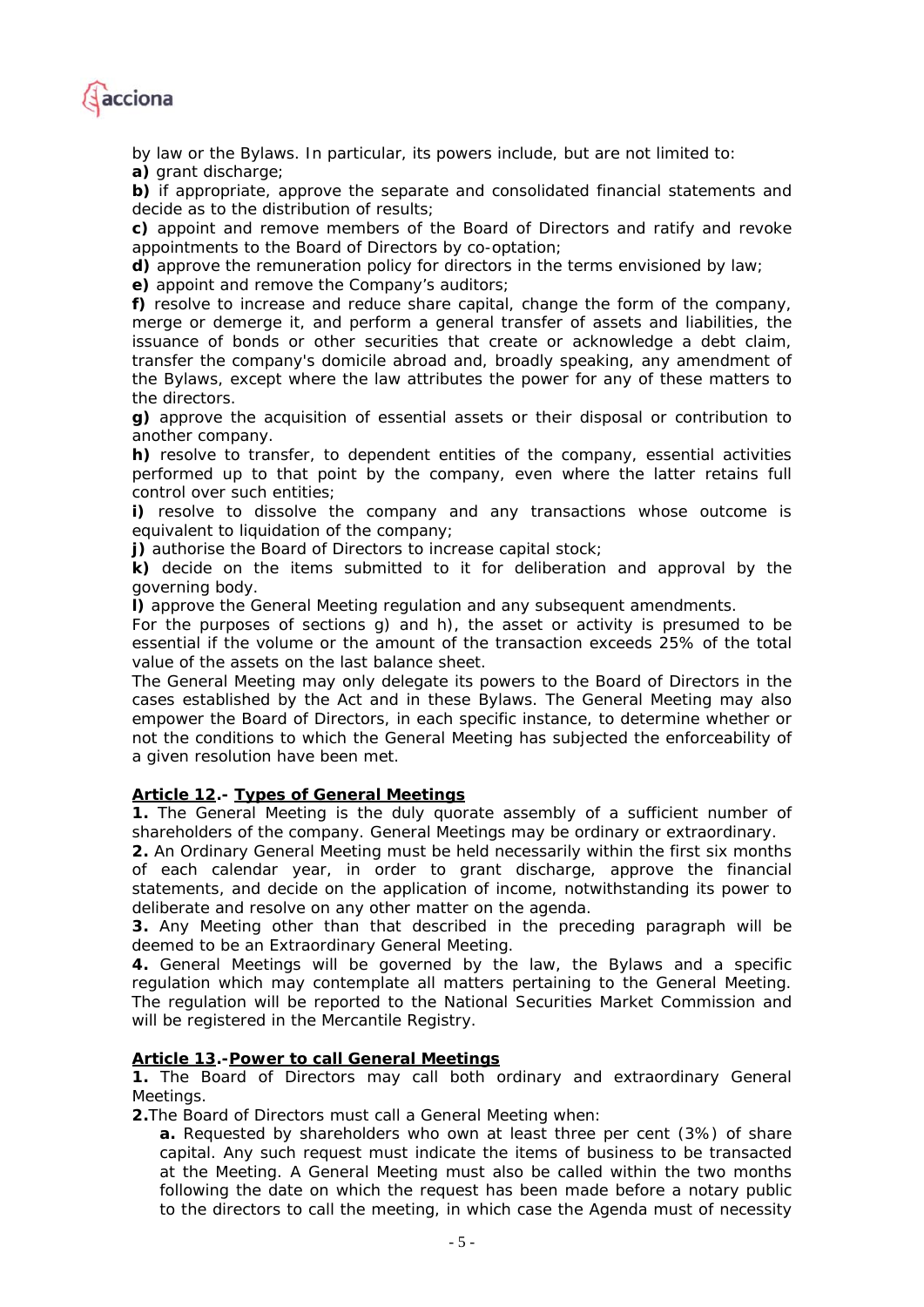

*include the items of business to which the request referred.* 

*b.* A tender offer for shares of the company has been made which has not *received a favourable report from the Board of Directors.* 

*3. If the Ordinary General Meeting has not been called within the legal term, it can be called, at the request of any shareholder, by the Judge of the Commercial Court in the jurisdiction of the company's registered address, after first giving the directors the opportunity to state their case.* 

*Likewise, an Extraordinary General Meeting must be called whenever so requested by the number of shareholders referred to in section 2.a) above, or pursuant to section 2.b).* 

## *Article 14.- Announcement of the General Meeting*

*1. The General Meeting, whether ordinary or extraordinary, must be called by means of an announcement published at least one month before the scheduled date. The announcement must be disseminated using at least the following media:* 

*a) the Official Bulletin of the Mercantile Register, or one of the daily newspapers with the largest circulation in Spain.* 

*b) the website of the National Securities Market Commission (CNMV) website, and* 

*c) the company's website.* 

*2. The announcement must state the date of the meeting at first call and all of the items of business to be transacted, as well as any other information required by law. The notice of meeting may indicate the date of the Meeting at second call, as appropriate. There must be at least twenty-four hours between the first and second call dates.* 

*3.For Ordinary General Meetings and any others provided for by law, the announcement must further include the mandatory disclosures about the right to examine at the registered office of the company, to consult on the Company website and to obtain, immediately and free of charge, the documents that must be submitted for approval at the meeting and any report(s) required by law.* 

*4.If the General Meeting is called to decide on any issue that requires a higher quorum in accordance with these Bylaws, the notice must state which items require the higher quorum for deliberation and voting.* 

*5.The announcement must be signed by a person with the power to certify Board of Directors' resolutions.* 

*6. Shareholders representing at least three per cent (3%) of share capital can*  request the publication of a supplement to the notice of an Ordinary General *Meeting such as to add one or more items of business, provided that the new items of business are accompanied by a justification or a reasoned motion, as appropriate.* 

*The shareholders who wish to exercise that right must send such supplement by certifiable means and it must be received at the company's registered offices within five days from publication of the notice of meeting.* 

*The supplement to the meeting notice must be published at least fifteen days prior to the scheduled date of the General Meeting.* 

Failure to publish the supplement to the notice within the legally provided term *constitutes a cause for challenging the General Meeting.* 

*Shareholders representing at least three per cent (3%) of share capital, can, within the same term provided for in paragraph 2 of this section, submit reasoned motions concerning the items of business already included on, or which ought to be on, the Agenda of the meeting that has been called. The motions presented and any accompanying documentation will also be published on the company's website in accordance with the law.* 

*7. When the company offers the shareholders the effective option of voting via electronic means available to all shareholders, Extraordinary General Meetings may be called with advance notice of at least 15 days. The reduction in the deadline for the notice of meeting will require express adoption by the Ordinary General Meeting*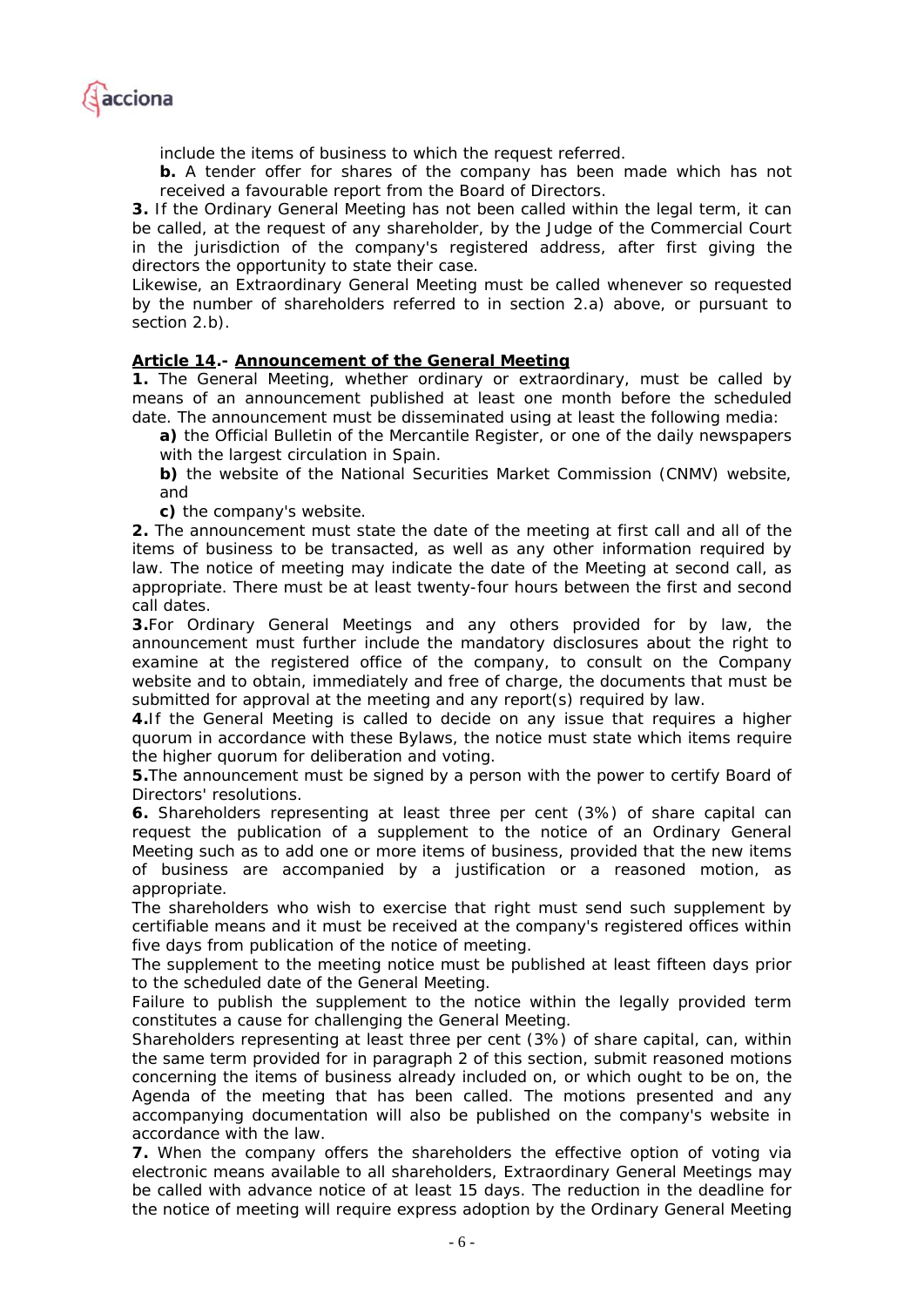

*by at least two-thirds of subscribed capital with voting rights, and will be valid only until the date of the next meeting.* 

*8. The provisions of this article will be null and void if a legal provision imposes other requirements for General Meetings that transact specific matters, in which case the specific provisions must be observed.* 

## *Article 15.- Right to information*

*1. As of the day of publication of the notice of a General Meeting and up to the fifth day before the scheduled date of the meeting at first call, shareholders can request, in writing, information or clarifications that they deem necessary, or can ask any questions they deem appropriate, about the items of business on the Agenda and about information available to the general public that has been provided by the company to National Securities Market Commission (CNMV) since the last General Meeting, and about the auditor's report.* 

*2. During the course of a General Meeting, shareholders can verbally request the reports or clarifications that they deem appropriate about the items of business on the Agenda.* 

*3. The Directors must supply the requested information, except where it is unnecessary to safeguard the shareholder's rights or there are objective reasons to believe it may be used for purposes unrelated to the Company or that its disclosure might be detrimental to the company or to related companies. If the request is supported by shareholders representing at least one-quarter of share capital, the information may not be withheld.* 

*4. The information requested pursuant to the first paragraph will be provided in writing up until the day of the General Meeting. That which is requested at the General Meeting will be provided during the course of same or, where it proves impossible for the directors to honour the shareholder's right at that moment in time, it will be provided in writing within seven days from the end of the General Meeting.* 

*Valid requests for information and clarifications, and questions made in writing and the answers given in writing by the directors, will be posted on the company's website.* 

*5.The company will have a corporate website, the address of which is www.acciona.es, where it will post and make available to shareholders and investors the relevant documents and information required by law at any given time.* 

*The Board of Directors can resolve to amend, remove or transfer the website under the terms established by law.* 

## *Article 17.- Quorum of the General Meeting*

*1. The General Meeting, whether ordinary or extraordinary, will be deemed quorate at first call when the shareholders present or represented by proxy own at least twenty-five per cent (25%) of the subscribed voting capital. At second call, the Meeting will be quorate regardless of the percentage of capital in attendance.* 

*2. Notwithstanding the above:* 

*(i) The General Meeting requires a quorum of sixty-seven per cent (67%) of subscribed voting capital at first call, or sixty-two per cent (62%) at second call, in order to decide on any of the following matters:* 

*a) Amendments to the Bylaws, apart from the change of registered office, capital increases, broadening of the corporate purpose, and capital reductions, where required by law.* 

*b) Change of corporate form, merger, demerger, liquidation or dissolution of the company, except in the event that the dissolution is obligatory in accordance with the law.* 

*(ii) With regard to a change in registered office, capital increase, broadening of the corporate purpose, overriding or limiting the pre-emptive subscription right,*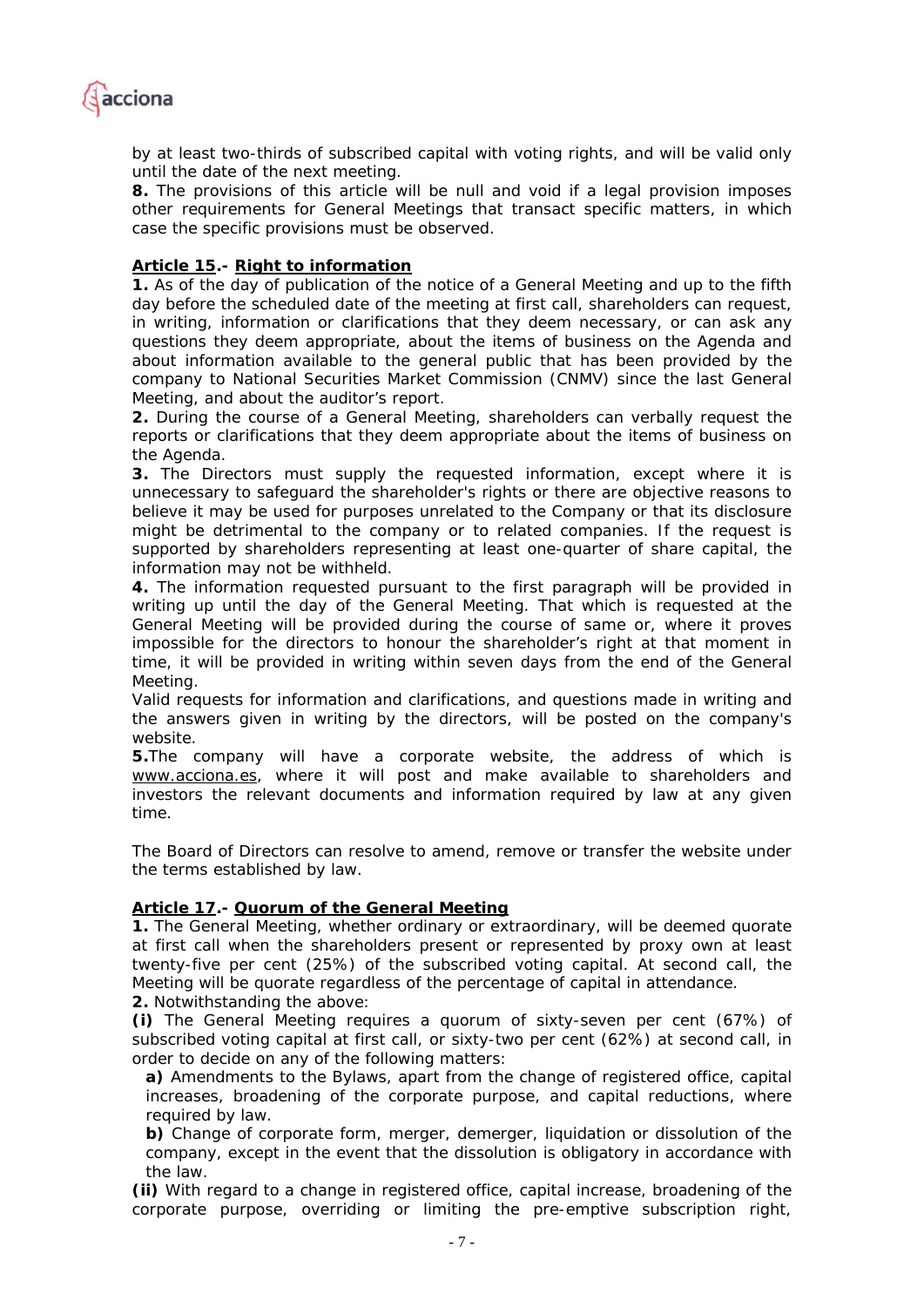

*issuance of debentures or bonds, when the General Meeting is empowered to do so, the issuance of warrants or options (alone or linked to debentures) and of preference shares, and a capital reduction, where required by law, the General Meeting will be quorate at first call when sixty-seven per cent (67%) of the subscribed voting capital is in attendance and, at second call, when fifty per cent (50%) of the subscribed voting capital is in attendance.* 

*The same percentages as are established in the preceding paragraph will apply when, in the cases of a capital increase or the issuance of debentures, bonds, warrants or preference shares, the General Meeting grants authorisation to or delegates the power to pass such resolutions to the Board of Directors.* 

*3. If the quorum reached is sufficient to decide on certain items on the Agenda but not on others, the General Meeting will deliberate and resolve solely on those matters for which there is a sufficient quorum.* 

*4. Any absences that arise once the General Meeting has been declared quorate will not affect the quorum.* 

## *Article 21.- Place and time of the Meeting. Adjournments*

*1. The General Meetings will be held in the municipality where the company has its*  registered office, and it is the function of the Board of Directors, on the occasion of each notice of meeting, to decide within these parameters on the exact venue of *the meeting. If the venue of the meeting is not indicated in the notice of meeting, it will be understood that the Meeting is to be held at the registered office.* 

*2. A General Meeting may resolve to be extended over one or several consecutive days, at the proposal of the Board of Directors or of a number of shareholders representing at least one-quarter of the share capital in attendance. Regardless of the number of sessions in which the General Meeting is held, it will be considered to be a single Meeting and one set of Minutes will be drafted for all the sessions.* 

## *Article 26.- Form of passing resolutions*

*1. Each item of the Agenda will be put to the vote separately, in the manner decided by the Chairperson, by either roll call vote or secret ballot.* 

*2. In any case, even if they are on the same item of the agenda, topics which are substantially independent will be voted on separately, specifically proposals concerning the appointment, ratification, re-appointment or removal of each director and, in the case of modifications to these Bylaws, each article or group of articles that are substantially independent, for example, a chapter dealing with homogeneous matter, or a set of articles regulating the same matter or several interdependent provisions will be voted on separately.* 

*3.The Chairman of the Meeting is responsible for ordering the voting procedure and its form, and may be assisted for that purpose by two or more scrutineers freely designated by him.* 

## *Article 27.- Passing resolutions*

*1. Every share has one vote.* 

*2. Resolutions will be passed by ordinary majority of the votes corresponding to the shares with voting rights present or represented, and will be deemed to have been*  adopted when more votes of the capital present or represented when the General *Meeting is declared quorate are in favour than against.* 

For the valid adoption of the motions referred to in article 17.2 of these Bylaws, the *motion must be adopted by absolute majority of the voting rights in attendance, whether present or by proxy.* 

*Shareholders may not exercise the right to vote corresponding to their shares in the case of a motion that frees them from an obligation or grants them a right, provides them with any type of financial assistance, including the provision of guarantees in their favour, or dispenses with the obligations arising from the duty of loyalty.* 

*The shares of a shareholder in any of the conflicts of interest detailed in the*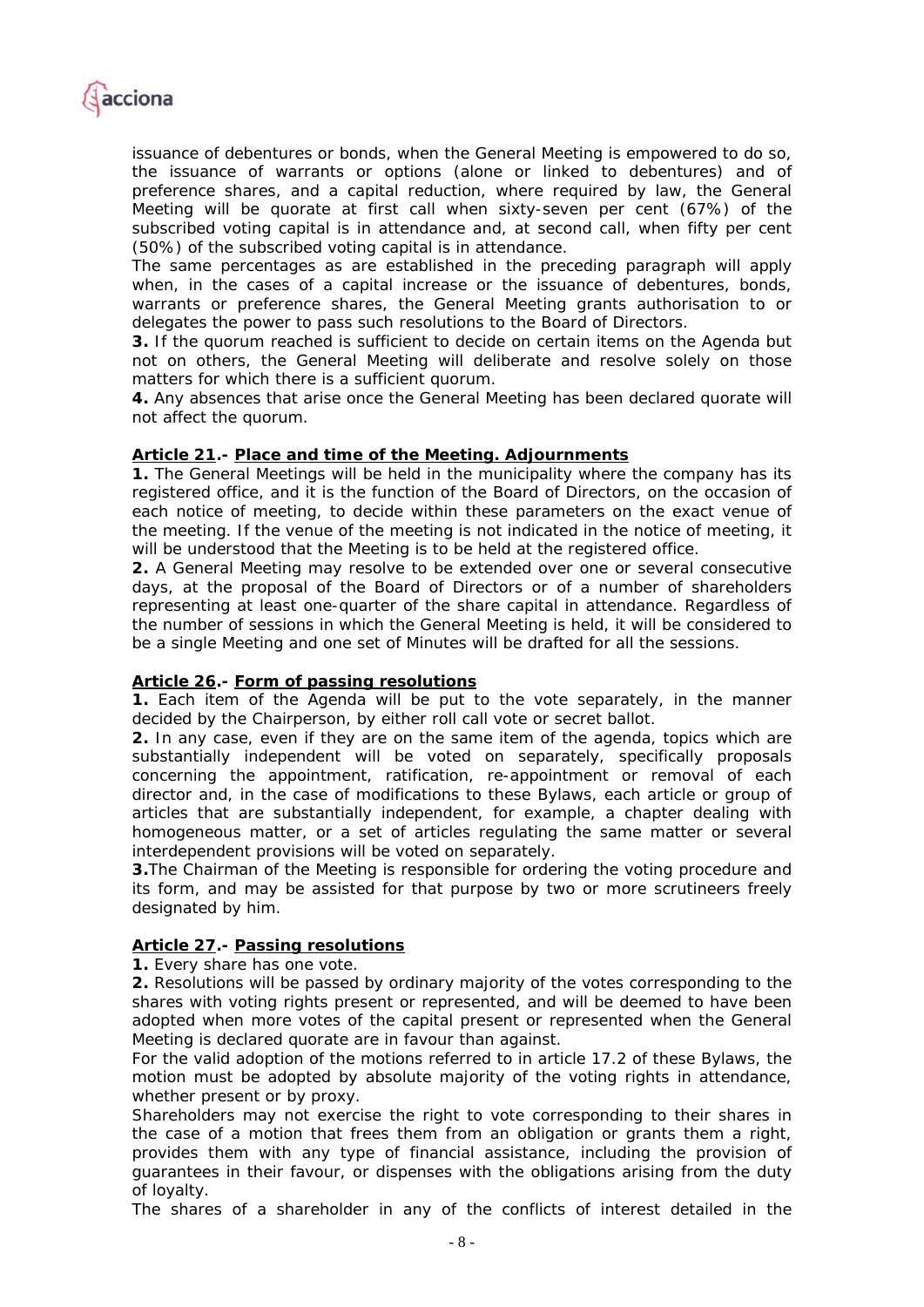

paragraph above will be deducted from the share capital to calculate the majority of *votes required in each case.* 

*3. Once a matter has been put to the vote, the Chairman will announce the result, declaring that the resolution has been validly passed, if that is the case.* 

## *Article 28.- Minutes and certificates*

**1.** The minutes of the General Meeting will be drawn up by the Secretary, and will *be approved by the Meeting upon conclusion or, within fifteen days, by the Chairman and two meeting officers, one representing the majority and the other representing the minority, as decided by the Chairman in light of the manner in which business was transacted. Once approved, the Minutes will be signed by the Secretary and countersigned by the Chairman. All the foregoing is notwithstanding the provisions of current regulations in the event that a notary public is engaged to attend and minute the meeting.* 

*2. The Secretary of the company or, as the case may, be the Vice-Secretary, will issue certificates of the resolutions passed by the General Meeting. Any shareholder or their proxy at a General Meeting is entitled to request a certificate of the resolutions passed.* 

**7.2 Approve amendments to Articles 29 (Structure of the governing body), 30 (Subjective conditions), 31 (Remuneration and duration of position), 32 (Duties of Directors), 33 (Posts on the Board of Directors), 34 (Convening the Board of Directors), 35 (Quorum of Board meetings. Representation), 38 (Minutes and certificates), 39 (Delegation of faculties), 40 (Committees of the Board of Directors), 41 (Management faculties) and the insertion of articles 40 bis (Functions of the Audit Committee) y 40 ter (Functions of the Appointments and Remuneration Committee) of the Bylaws, relating to the Board of Directors and its committees, which have been placed at the disposal of shareholders, and whose new wording will be as follows:** 

## *Article 29.- Structure of the governing body*

*1. The company will be managed by a Board of Directors, made up of a minimum of three and a maximum of eighteen members.* 

*2.The General Meeting is responsible for determining the number of members of the Board, for which purpose it may establish that number by virtue of an express resolution or, indirectly, by filling vacancies or appointing new Directors within the maximum established in the preceding section.* 

*3. In exercising its powers to propose appointments to the General Meeting and to co-opt to fill vacancies, the Board of Directors must strive to ensure that proprietary and independent directors represent an ample majority of the Board of Directors while the number of executive directors should be as small as is practical, bearing in mind the complexity of the corporate group and the executive directors' percentage of ownership.* 

*The provisions of the previous paragraph do not affect the sovereignty of the General Meeting nor do they undermine the proportional system, which will be compulsory whenever there is a grouping of shares as envisaged in the law.* 

*Directors will be classified as proprietary, independent, executive, or other external, in accordance with the law.* 

*4. The Board of Directors will be governed by the provisions established in the Act, these Bylaws and a regulation setting out the rules of procedure, which will be approved by the Board and reported to the General Meeting. The Regulation will be*  reported to the National Securities Market Commission and registered in the *Mercantile Registry.* 

## *Article 30.- Conditions for directors*

*1. In order to be appointed a director, it is not necessary to be a shareholder.* 

*2. If vacancies arise during the term for which directors were appointed, the Board*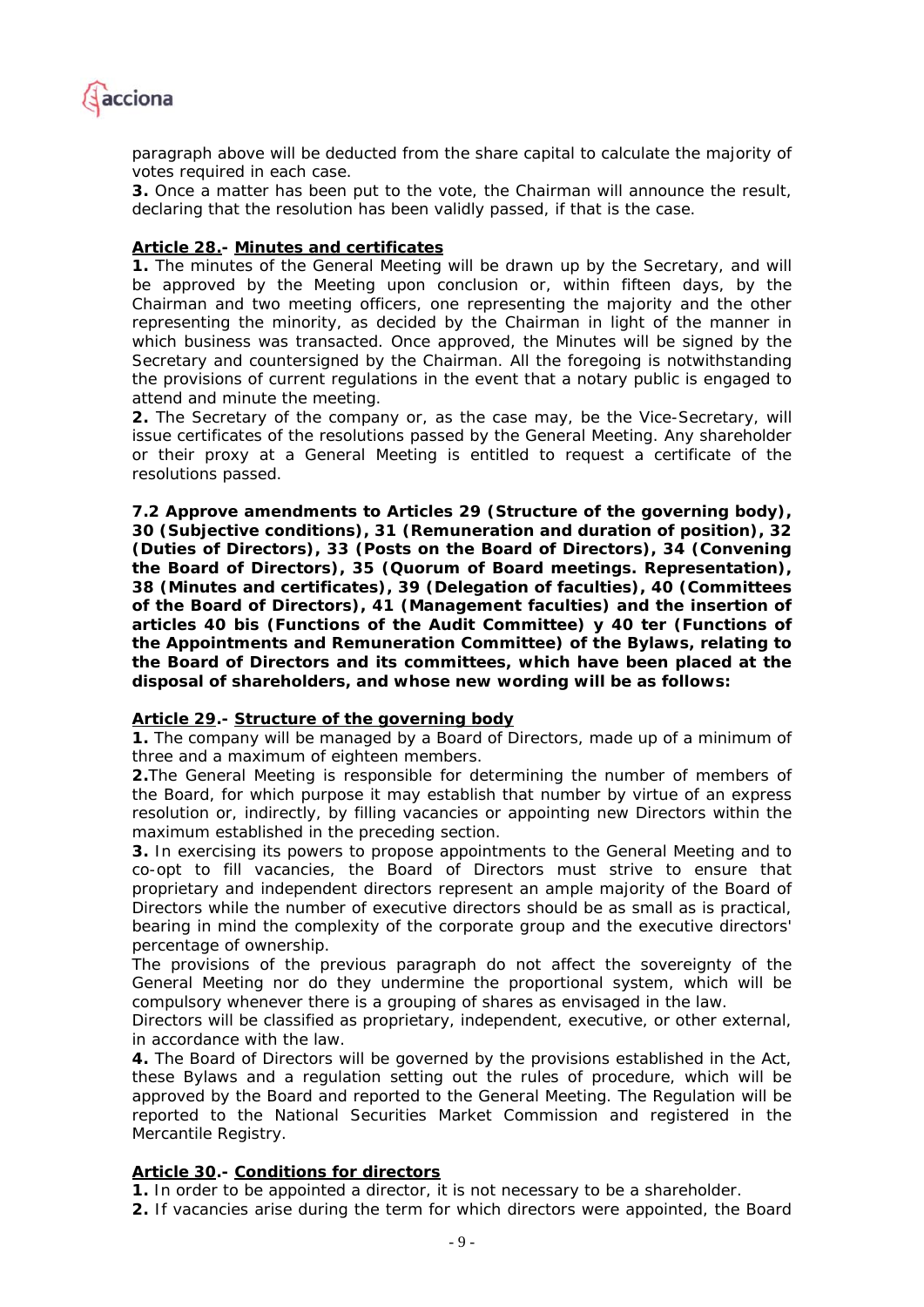

*of Directors may designate persons to fill such vacancies until the next General Meeting is held. If a vacancy arises once the General Meeting is called and before it is held, the Board of Directors may appoint a director until the next General Meeting is held.* 

*3. The appointment of directors will come into effect upon acceptance and must be submitted to the Mercantile Registry for registration within ten days following the date of such acceptance, indicating their full names and that they are of legal age, if they are natural persons, or the registered name, if they are legal persons and, in both cases, the address and nationality and category of director.* 

## *Article 31. – Term and remuneration*

*1. Directors will have a term of three years, and may be re-appointed one or more times.* 

*2. Directors' remuneration will consist of a fixed annual amount for belonging to the Board of Directors and any committees of which the director is a member. The total remuneration payable by the Company to the directors as a whole for belonging to the Board of Directors and its committees will be the amount determined for this purpose by the General Meeting, and it will remain in force until amended; nevertheless, the Board of Directors may reduce that amount in any given year if it sees fit.* 

*The Board of Directors is responsible for determining the exact remuneration within this limit and its distribution among the directors, having consideration for the functions and responsibilities of each director, whether they belong to Board committees, and other objective circumstances that it considers to be relevant.* 

*3. Regardless of the provisions of the preceding paragraph, the remuneration for belonging to the Board of Directors will be compatible with any other remuneration (fixed salaries; variable remuneration tied to business, corporate and/or personal objectives; indemnities paid to the director for termination due to causes other than breach of duty; pension and insurance plans; deferred compensation) to which the director may be entitled, subject to a proposal by the Appointments and Remuneration Committee and a decision by the Board of Directors, for performing other functions in the company, whether related to senior management or otherwise, other than the collective supervision and decision-making functions that are inherent to the position of Board member.* 

*4. Subject to a decision by the General Meeting with the scope required by law, executive directors may also be paid in the form of shares or stock options or by any other remuneration system referenced to the share price.* 

*5. The company will have a Director Remuneration Policy that conforms to the remuneration system envisaged in these Bylaws and which must be approved by the General Meeting, at least every three years, as a separate item on the agenda. Any amendment or replacement of the Remuneration Policy will require prior approval by the General Meeting.* 

*Any remuneration received by directors for discharging their duties or for termination of their position, or for performing executive functions, except that expressly approved by the General Meeting, must be in coherence with the Remuneration Policy in force at any given time.* 

*6. The company may arrange third-party liability insurance for its directors in the usual conditions, commensurate with the company's circumstances.*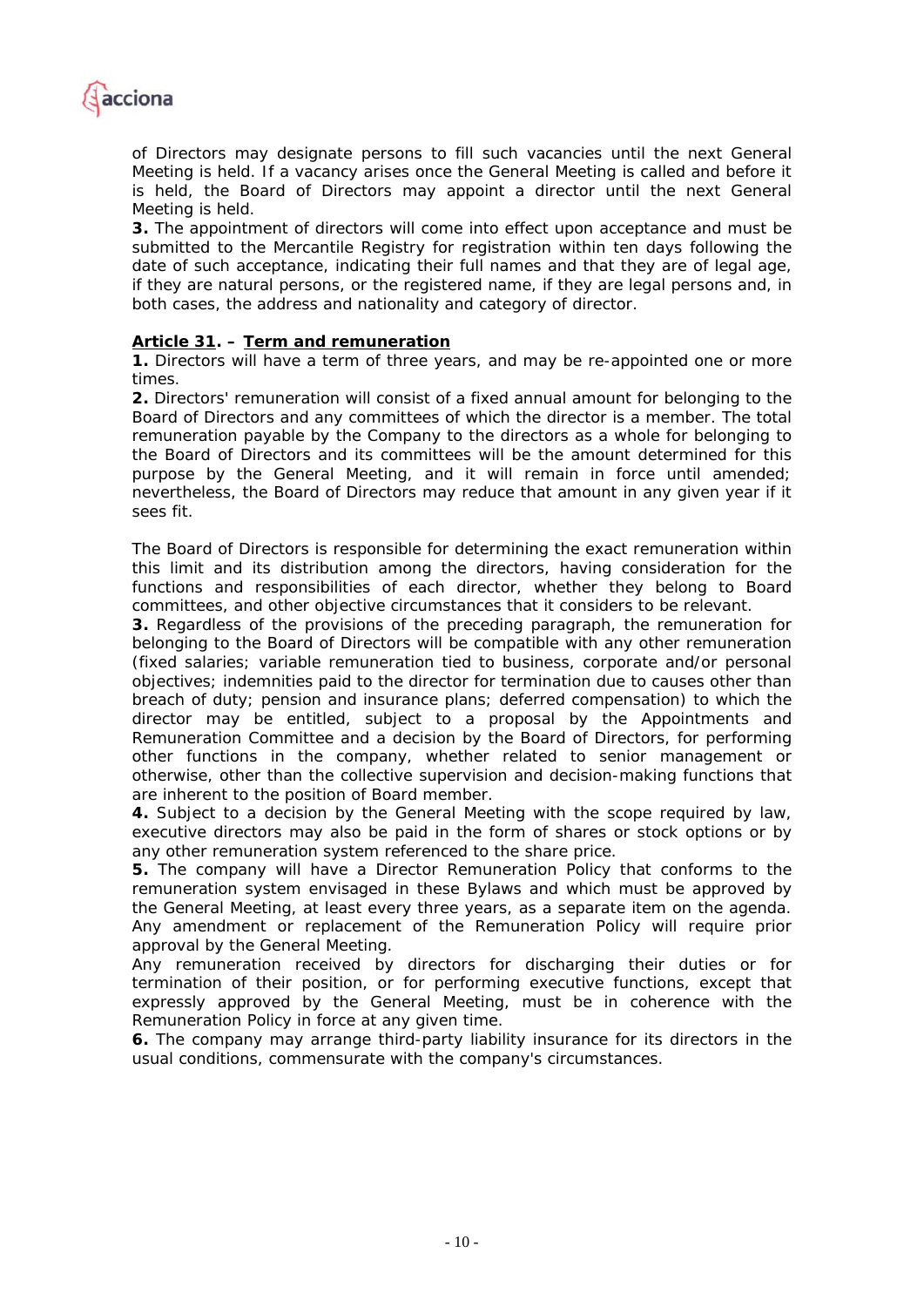

# *Article 32.- Duties of Directors*

In the course of carrying out his duties, the director must act diligently as an *orderly businessman and loyal representative, acting in good faith and in the best interests of the company. The duty of loyalty requires that he put the interests of the company before his own, and specifically, that he adhere to the rules set out in the applicable regulations* 

*The Board Regulation will elaborate upon the specific obligations of directors,*  derived from the duties of diligence and loyalty in accordance with the law. To that end, it will pay particular attention to conflicts of interest, and may set out *procedures and requirements for authorisation or exemption under the provisions of the applicable regulations. The authorisation must be approved by the Meeting when the objective is to grant exemption from a ban on obtaining an advantage or remuneration from third parties, from a non-compete clause with the company or for a transaction whose value exceeds ten per cent of the company's assets.* 

## *Article 33.- Officers of the Board of Directors*

*1. Following a report from the Appointments and Remuneration Committee, the Board of Directors will appoint its Chairman and, optionally, one or more Vice-Chairmen. In the event of several Vice-Chairmen, each Vice-Chair will be numbered. The number will determine the order of precedence in which the Vice-Chairmen will stand in for the Chairman in cases of absence, incapacity or vacancy.* 

*The position of Chairman of the Board of Directors may be held by an executive director. The appointment of the Chairman will require a favourable vote of twothirds of the members of the Board of Directors.* 

*2. Following a report by the Appointments and Remuneration Committee, the Board of Directors will designate a Secretary and, optionally, a Vice-Secretary, neither of whom needs be a director, in which case they will be entitled to speak but not vote at Board meetings. The Vice-Secretary will stand in for the Secretary in cases of absence, incapacity or vacancy.* 

*3. In the event that no Vice-Chairman has been appointed or where the Vice-Chairmen are unable to perform the respective functions, the Lead Director will stand in for the Chairman.* 

*4. Where the Chairman is an executive director, the Board of Directors, with the abstention of the executive directors, must appoint, from among the independent directors, a Lead Director, who will be especially empowered to give notice of meetings of the Board of Directors, add items to the meeting agenda, coordinate and meet with the non-executive directors, and direct any regular assessment of the Chairman of the Board of Directors.* 

## *Article 34.- Convening the Board of Directors*

*1. The Board of Directors will be convened by the Chairman, or in his absence, incapacity or vacancy, by the Vice-Chairman, whenever the latter deems it necessary or advisable, and at least once per quarter. The Board must always be convened when requested by a Vice-Chairman, the Lead Director, a Managing Director or one-third of the members of the Board. In the event that one month has elapsed since the reception of a request for a Board meeting without the Chairman having convened one, for no just cause, the Board meeting can be convened by those who originally requested it, indicating the agenda of the meeting, which will be held in the municipality where the registered office is located.* 

**2.** It will not be necessary to indicate the agenda of the meeting when giving *notice.* 

*3. The Chairman, or whoever is acting as Chairman in accordance with the law, these Bylaws and the Board of Directors Regulation, will be empowered to decide on all matters relating to the date, form of giving notice, and holding of Board meetings.*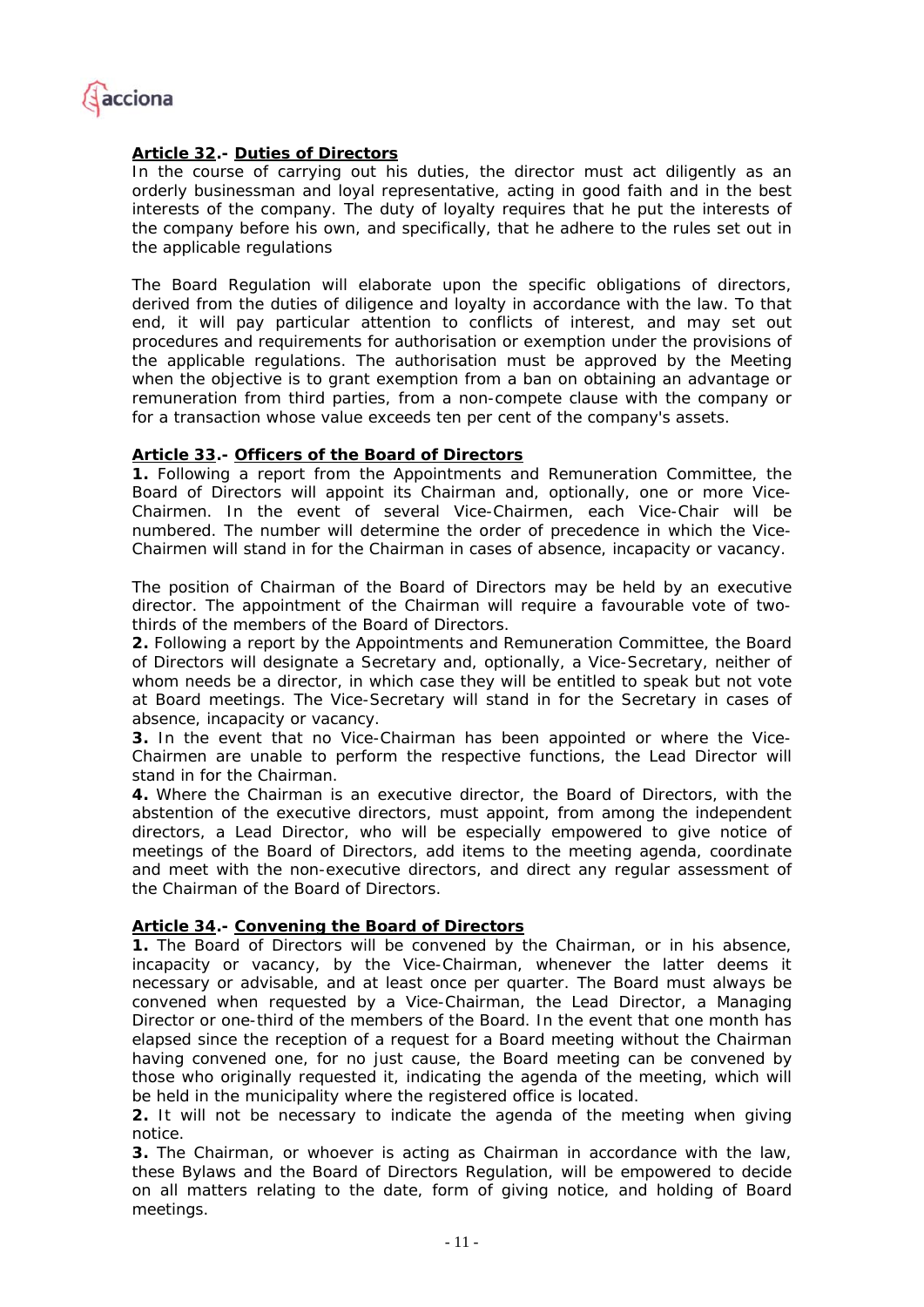

*4. The Board of Directors will be deemed to have been validly convened without*  any need for prior notice if, all of its members or their representatives being *present, they unanimously agree to hold a Board meeting.* 

# *Article 35.- Quorum of Board meetings. Representation*

*1. Meetings of the Board of Directors will be quorate to deliberate and resolve on*  any matter when more than half of the Board members established by the General *Meeting are present or represented at the meeting, even if that number is not covered in full or if vacancies have arisen subsequently.* 

*2. The members of the Board of Directors may be represented only by another Board member. Non-executive directors may only be represented by another nonexecutive director.* 

*3. Representation must be conferred through any written means addressed to the Chairman and specifically for each meeting.* 

## *Article 38.- Minutes and certificates*

*1. The minutes of the Board of Directors' meeting will be drawn up by the Secretary, or in his absence, by the Vice-Secretary. If both the Secretary and Deputy Secretary are absent, the minutes will be taken by the person designated as Secretary by those present at the meeting.* 

*2. Once approved, the minutes will be signed by the Secretary and countersigned by the Chairman.* 

*3. The Secretary or, as the case may be, the Vice-Secretary, will issue certificates of the resolutions passed by Board of Directors, countersigned by the Chairman or Vice-Chairman, as the case may be. To facilitate the execution of motions and, where appropriate, their expression in public instruments, the minutes may be approved partially, each section containing one or more resolutions.* 

## *Article 39.- Delegation of faculties*

*1. The Board of Directors may delegate, on a permanent basis, some or all of its*  faculties to an executive committee or to one or more Managing Directors, and *determine the members of the Board who are to hold such delegated posts.* 

*2.The delegation of faculties on a permanent basis and the determination of the Board members who are to hold such posts will require, in order to be valid, a vote in favour by two-thirds of the number of Board members established by the General Meeting for the composition of this body, even if that number has not been covered*  in full or if vacancies have arisen subsequently, and will not take effect until *registered in the Mercantile Registry.* 

*The Board of Directors regulation will establish the composition and determine the rules of procedure of the executive committee, where one is established.* 

*3. Under no circumstances may the powers classified by law as nondelegable be delegated, or those that the General Meeting delegated to the Board of Directors, except where expressly authorized by the General Meeting.* 

*4. Notwithstanding the delegation, the Board of Directors will retain the delegated faculties.* 

*5. The Board of Directors, the executive committee and directors to whom faculties have been delegated may appoint and revoke proxies.* 

## *Article 40.- Committees of the Board of Directors.*

*1. The Board of Directors may, in order to better carry out its functions, create the committees it considers necessary to assist it in matters of its competence.* 

*2. In any event, there will be an Audit and Control Committee, or two separate committees, for Appointments and Remuneration, with the composition and functions established by law, these Bylaws and the Board of Directors regulation.* 

*The Audit and Appointments and Remuneration Committees will each be comprised of at least three and at most five directors. Committee members must be nonexecutive directors and at least two must be independent directors.*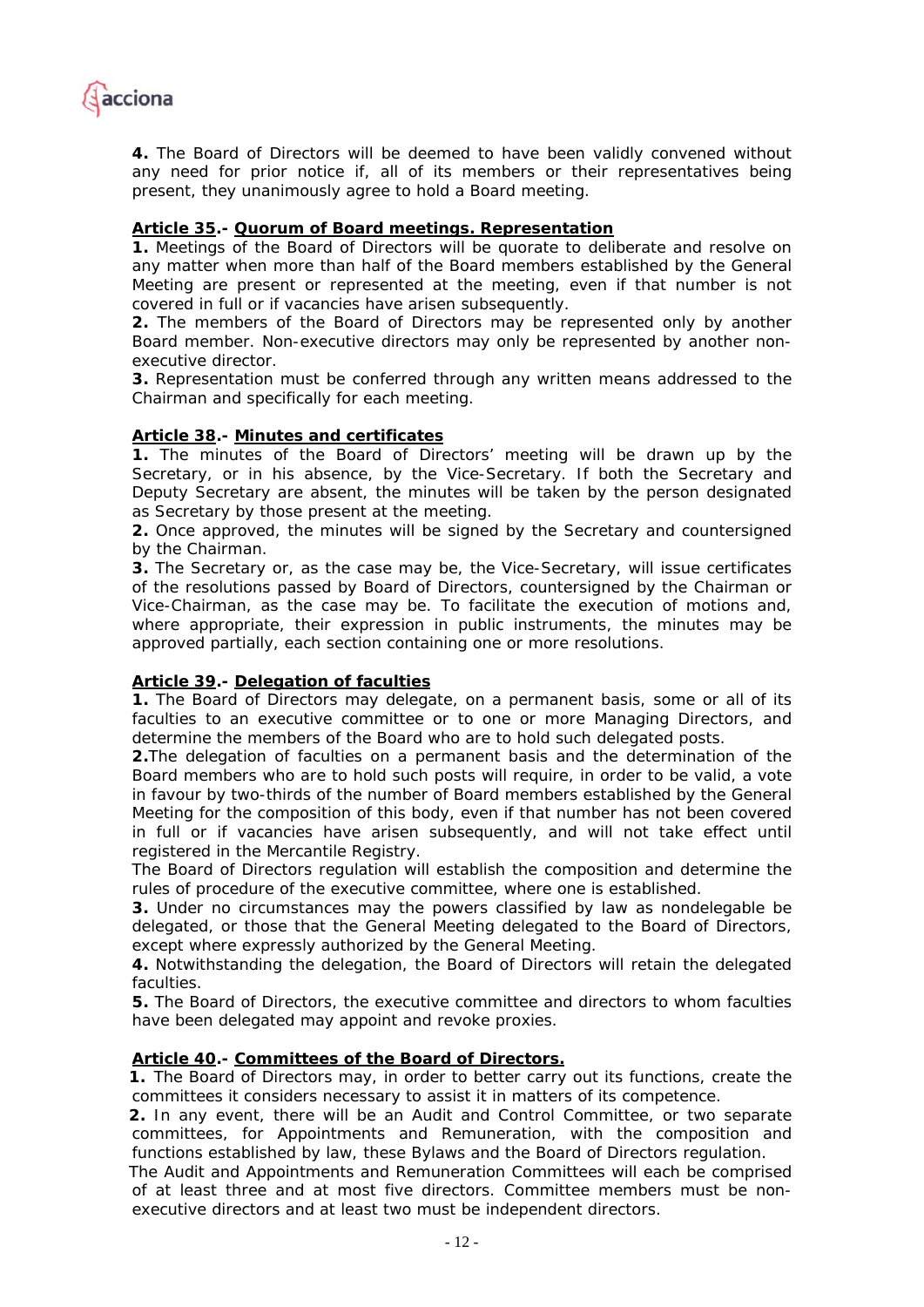

*3. The Board of Directors will designate a Chairman of each committee, who, in the case of the Audit and Appointments and Remuneration Committees, must be an independent director.* 

*4. The Audit and Appointments and Remuneration Committees will meet periodically, when convened by their respective Chairmen and whenever the Board or the Board Chairman requests, in the cases envisaged in regulations, and when it is deemed appropriate for the performance of their functions.* 

*The Board of Directors may elaborate upon and complete the rules in connection with Board committees, in accordance with the provisions of the Bylaws and the*  law. However, until the Board of Directors determines or regulates the functioning *of its committees, they will be governed by the provisions of these Bylaws that*  apply to the Board of Directors, except where incompatible with the nature and *function of the respective committee.* 

*5. Committee minutes must be made available to all members of the Board of Directors.* 

## *Article 41.- Management faculties*

*1. The Board of Directors has the broadest powers to manage the company and, except in matters reserved for the General Meeting, it is the highest decisionmaking body of the company.* 

*2. At any rate, the Board will have, on an nondelegable basis, the powers reserved for it directly by law and those that are necessary for responsibly exercising its general supervisory role.* 

*3. The following nondelegable functions are reserved for the Board of Directors directly:* 

- *a) Supervising the effective functioning of any committees that have been created and the performance of the delegated bodies and executives it has appointed.*
- *b) Establishing the general policies and strategies of the company.*
- *c) Authorising or waiving the obligations deriving from the duty of loyalty, in accordance with the law.*
- *d) Its own organisation and functioning.*
- *e) Authorising the Financial Statements and presenting them to the General Meeting.*
- *f) Drawing up any report required by law of the Board of Directors provided that the transaction referred to in the report cannot be delegated.*
- *g) Appointing and removing Managing Directors of the company, and establishing the conditions of their contract.*
- *h) Appointing and removing executives who report directly to the Board or to any of its members, and establishing the basic conditions of their contracts, including remuneration.*
- *i) Decisions related to director remuneration, within the framework of the Bylaws*  and, where appropriate, to the remuneration policy approved by the General *Meeting.*
- *j) Giving notice of the General Meeting and drafting the agenda and motions.*
- *k) The policy related to own shares.*
- *l) The powers vested in the Board of Directors by the General Meeting, except where it was expressly authorised to subdelegate them.*
- *m) Approving the strategic or business plan, management objectives and annual budgets and the policies relating to investment and funding, corporate social responsibility and dividends.*
- *n) Establishing risk control and management policies, including tax policies, and supervising internal reporting and control systems.*
- *o) Determining the corporate governance policy of the company and the group of*  which it is the controlling entity; their organisation and functioning and, in *particular, approving and amending its own regulation.*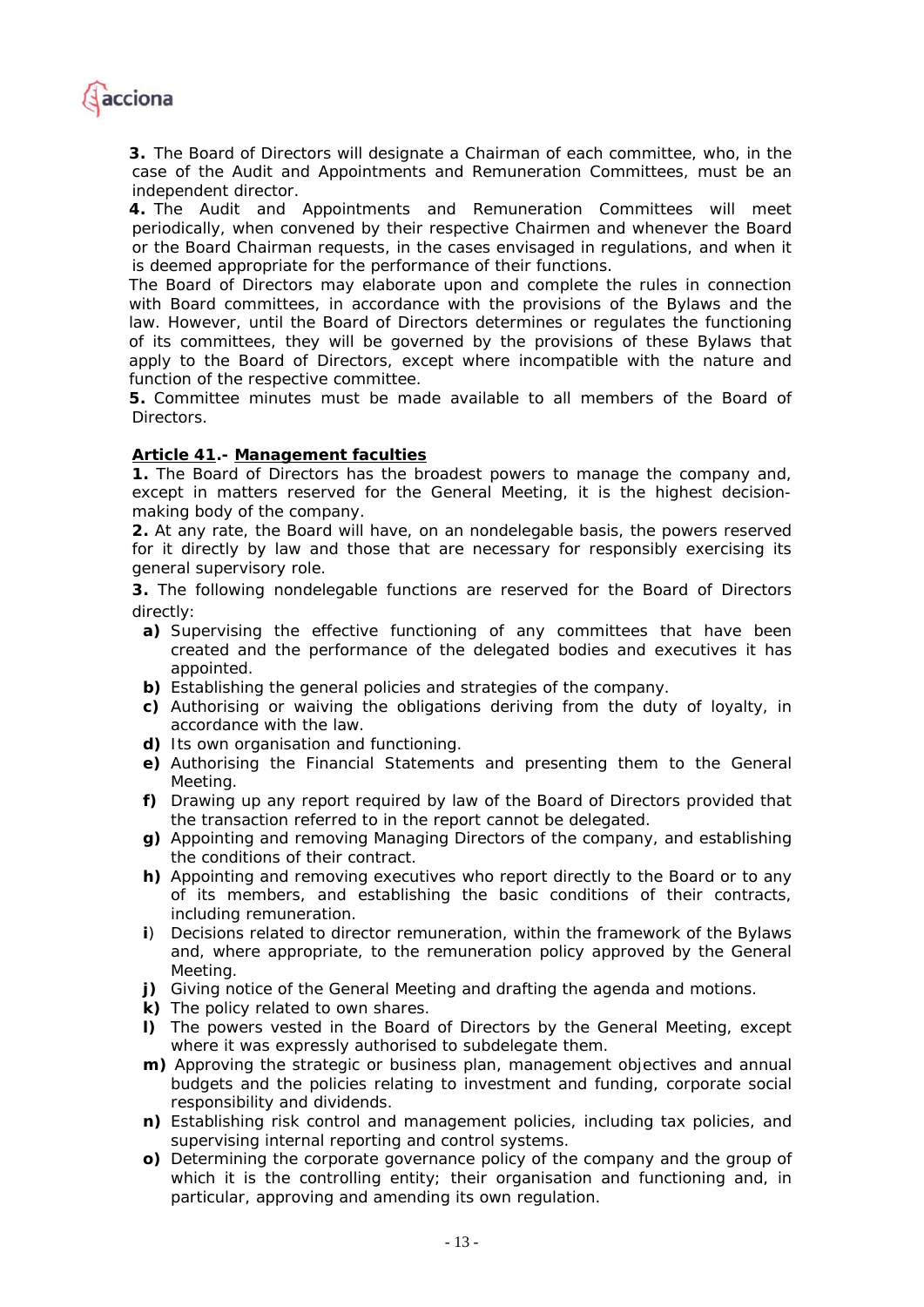

- *p) Approving the financial information that the company must disclose by virtue of being listed.*
- *q) Designing the structure of the corporate group of which it is the controlling entity.*
- *r) Approving the investments or operations considered to be strategic or to entail special tax risks by virtue of their amount or special characteristics, unless their approval corresponds to the General Meeting.*
- *s) Approving the creation of, or acquisition of shares in, special purpose vehicles or entities resident in countries or territories designated as tax havens, and any other transactions or operations of a comparable nature which, because of their complexity, might impair the transparency of the company and its group.*
- *t) Approving transactions performed by the company or the companies in its group with directors, following a report from the Audit Committee, as provided by law, or with shareholders who, individually or in concert with others, hold a significant stake, including shareholders represented on the Board of Directors of the company or of other companies in the group or with the related parties of any of them. The directors involved or who represent or are linked to the shareholders involved must abstain from participating in the debate or vote on such matters. The Board of Directors Regulation will regulate, in accordance with the law, those transactions for which this approval is not required.*
- *u) Determining the company's tax strategy.*

*4. Where permitted by law, in duly justified circumstances of urgency, decisions in connection with the matters listed above may be adopted by the delegated bodies or persons, and must be ratified at the first Board of Directors meeting held after the adoption of the decision.* 

### *Article 40 bis.- Functions of the Audit Committee.*

*The Audit Committee will have the following competences, notwithstanding any others that are attributed to it by law, these Bylaws or the Board Regulations or are entrusted to it by the Board of Directors:* 

- *a) Informing the General Meeting about the matters raised by shareholders within the scope of its functions.*
- *b) Proposing to the Board of Directors, for submission to the General Meeting, the selection and appointment of the external auditors, and their contract conditions, the scope of their professional mandate and the revocation or extension of the mandate.*
- *c) Supervising the efficacy of the company's internal control, the internal audit services and the risk management systems, including those related to taxes, and discussing with the external auditors any significant weaknesses in the internal control system that is detected in the course of the audit.*
- *d) Supervising the process of drawing up and presenting regulated financial information, overseeing compliance with legal requirements and the correct application of generally accepted accounting principles.*
- *e) Liaising with the external auditors in order to receive information on any matters that may jeopardise their independence and any other matters related to the specific conduct of the audit, and other communications established in the legislation on auditing and technical standards for audits. In any case, it must receive written confirmation each year from the external auditors of their independence with respect to the Company or companies related to it directly or indirectly, and information on the additional services of any kind provided to such companies by the auditors or by persons or entities related to them, in accordance with the provisions of auditing legislation and other applicable provisions.*
- *f) Issuing each year, prior to the issue of the auditors' report, a report in which it expresses an opinion on the independence of the external auditors. This report must include, in any case, an assessment of the provision of additional services other than the statutory audit, as referred to the preceding*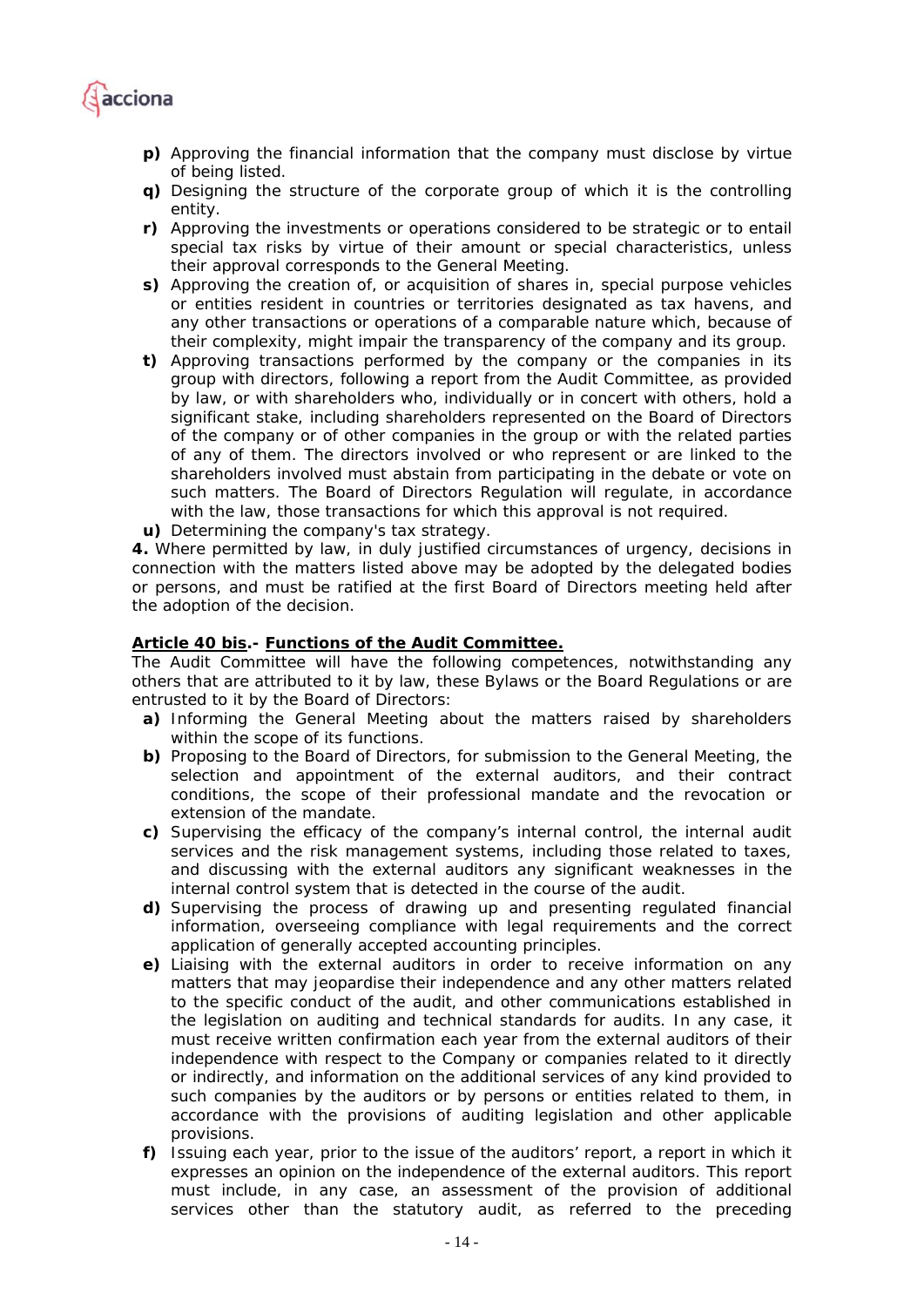

*paragraph, taken individually and as a whole, in connection with the rules on auditor independence or the legislation on audits.* 

*g) Informing the Board of Directors, beforehand, on: (i) the financial information that the Company must disclose periodically;(ii) the creation of, or acquisition of stakes in, special purpose vehicles or undertakings domiciled in countries or territories designated as tax havens; and (iii) transactions with related parties.* 

### *Article 40 ter.- Functions of the Appointments and/or Remuneration Committee.*

*The Appointments and Remuneration Committee will have the following competences, notwithstanding any others that are attributed to it by law, these Bylaws or the Board Regulations or are entrusted to it by the Board of Directors:* 

- *a) Checking that the members of the Board of Directors possess the necessary competency, knowledge and experience; To this end, it will define the roles and capabilities required of the candidates to fill each vacancy, deciding the time and dedication necessary for them to perform their duties effectively.*
- *b) Establishing a target for representation of the gender that is less represented on the Board of Directors and drawing up guidelines on how to achieve that target.*
- *c) Making proposals to the Board of Directors as to the appointment of independent directors, for co-optation or for remittal to the General Meeting,*  and as to the re-appointment or removal of such directors by the General *Meeting.*
- *d) Advising on proposals to appoint other directors by co-optation or for remittal to the General Meeting, and on proposals to the General Meeting to re-appoint or remove them.*
- *f) Advising on the appointment of the Chairman and any Vice-Chairmen of the Board of Directors.*
- *h) Advising on the appointment of the Secretary and the Vice-Secretary of the Board of Directors;*
- *i) Advising on proposals for the appointment and removal of senior executives and the basic conditions of their contracts.*
- *j*) Examining and organising the succession of the Chairman of the Board of *Directors and of the company's chief executive and, as appropriate, making proposals to the Board of Directors so as to ensure that the succession takes place in an orderly and planned way.*
- *k) Proposing, to the Board of Directors, the remuneration policy for directors and general managers and others performing senior management functions who report directly to the Board of Directors, the Executive Committees or the Managing Directors, and the individual remuneration and other contractual conditions for executive directors and other conditions in their contracts, exercising oversight to ensure that they are complied with.*

### **7.3 Approve the amendment of article 47 (Approval and filing of the annual accounts) of the Bylaws to include the possibility of dividend payments in kind, which has been made available to shareholders, to read as follows:**

## *Article 47.- Approval and filing of the annual accounts*

*1.The annual accounts will be submitted for approval by the Ordinary General Meeting.* 

*2. The General Meeting will decide on the allocation of income for the year, in accordance with the following priorities:* 

- *1) The required amount pursuant to the applicable legal provisions will be allocated to the legal reserve.*
- *2) The necessary amount will be allocated to the Bylaw reserve so that, added to the amount of the preceding allocation, a total of 10% of the profit for the year is taken to reserves.*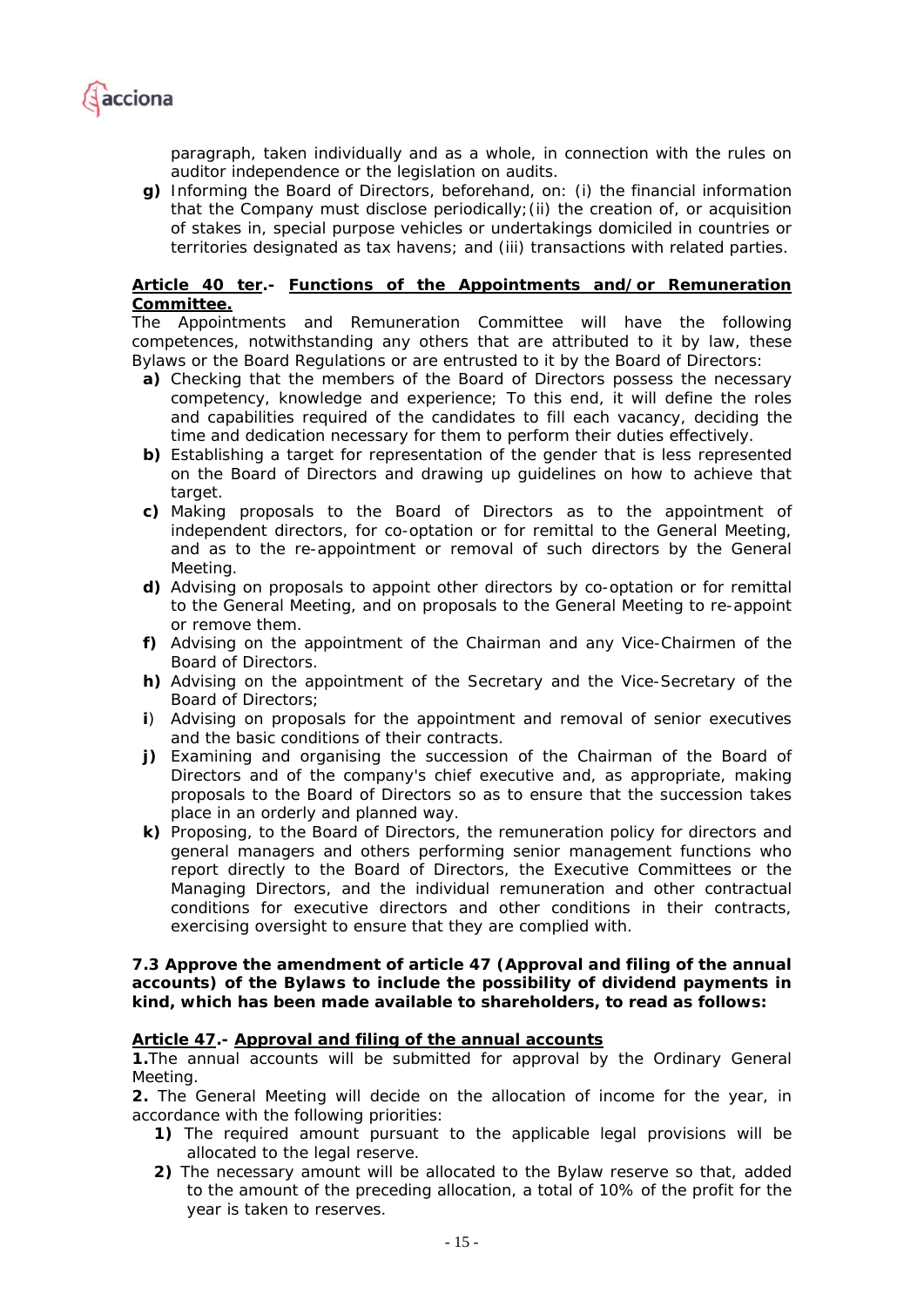

- *3) At least four per cent of the par value will be allocated to paying a dividend to shareholders.*
- *4) The balance will be allocated as resolved by the General Meeting in accordance with these Bylaws.*

*3. The General Meeting may resolve that the dividend be paid wholly or partially in kind, provided that:* 

- *(i) the assets or securities to be distributed are homogeneous;*
- *(ii) they are not distributed at a value below the value at which they are recognised in the Company's balance sheet.*

*(iii)they are listed on an official market at the effective date of the resolution, or adequate mechanisms have been established to ensure their liquidity within at most one year.* 

*4. The General Meeting and the Board of Directors may declare an interim dividend, subject to the limitations and in compliance with the requirements established by law.* 

*5. Within the month following approval of the annual accounts, the directors must present, for filing at the Mercantile Registry corresponding to the company's registered office, a certification of the resolutions of the General Meeting approving*  both the accounts and the allocation of income and the consolidated accounts, if any, along with a copy of each of the aforementioned accounts and also of the *directors' report and auditors' report.* 

**7.4 Approve the amendment of articles 52 (Issue of debentures and other marketable securities), Article 7 (Representation of the shares) and Article 8 (Regime of the shares) of the Bylaws for technical reasons in their wording, which has been placed at the disposal of the shareholders and whose new wording will be as follows:** 

## *Article 52.- Issuance of bonds and other marketable securities*

*1. The company may issue bonds or other securities that recognise or create debt claims, in particular, bonds and securities of a similar nature (non-convertible, convertible or exchangeable) including preference shares, commercial paper and warrants, in the terms and within the limits set by law* 

*2. The General Meeting, if duly quorate, may delegate to the Board of Directors the*  faculty to issue bonds, as well as commercial paper, warrants that confer the right *to acquire outstanding or newly-issued shares, and any other type of marketable security, including preference shares and, where appropriate, the power to override, fully or partially, shareholders' pre-emptive subscription rights. The Board of Directors may make use of this delegation on one or several occasions during the maximum term determined by law or such shorter term as may be established by the General Meeting.* 

*3. The General Meeting may also delegate to the Board of Directors the faculty to determine the time when the issue is to take place, and to establish the other conditions not covered by the resolution of the General Meeting, including, in the case of convertible or exchangeable debentures or bonds, the conditions and forms of conversion or exchange and, in the case of warrants, the conditions and forms of exercise.* 

*4. Convertible or exchangeable bonds and warrants may be issued with a fixed (determined or determinable) or variable exchange ratio.-* 

## *Article 7.-Form of representation of shares*

*The shares are represented by book entries, and are governed by the provisions of Securities Market Act 24/1988, of 28 July, its implementing regulations, and other*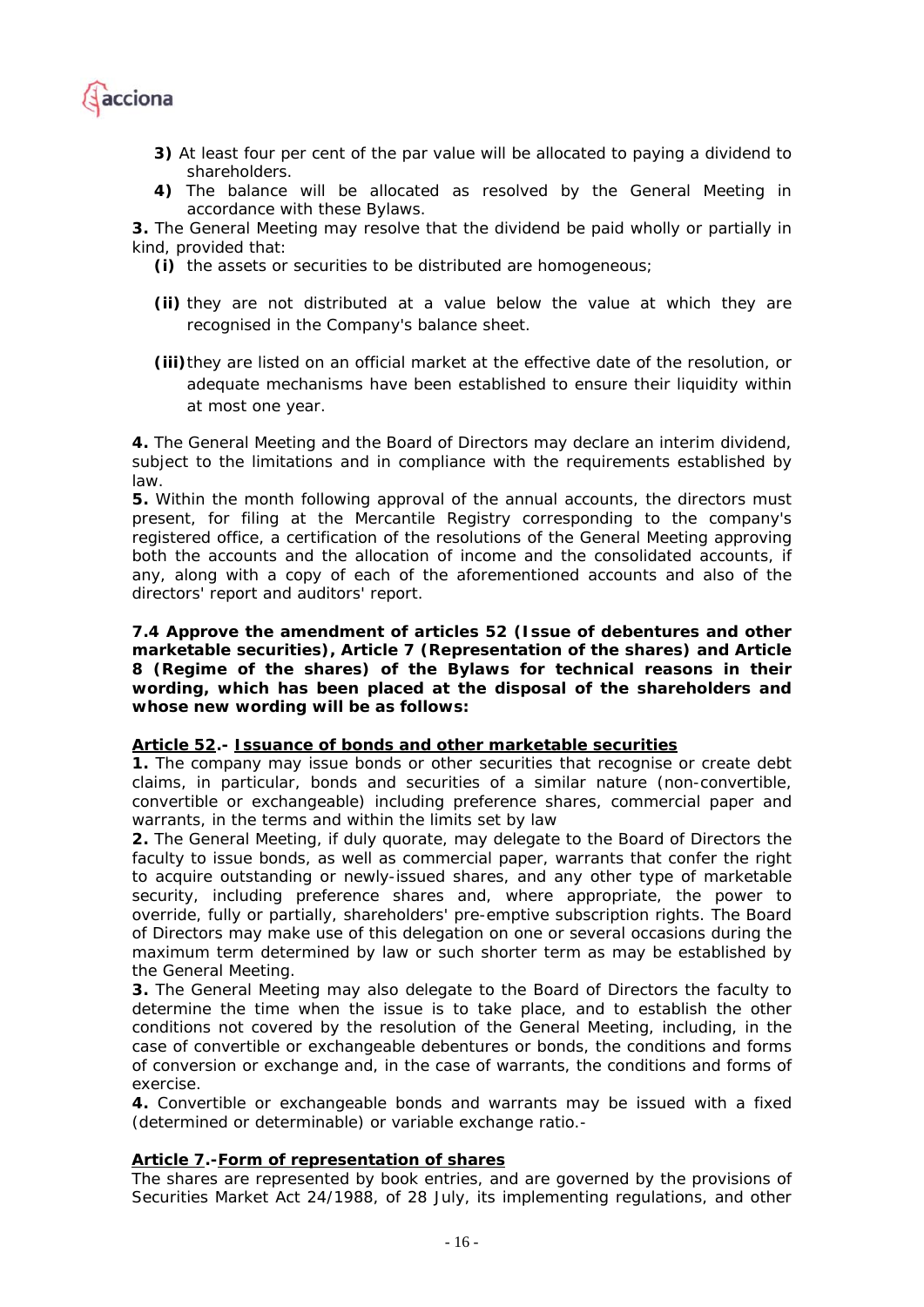

*applicable provisions. The record of share ownership will be kept by the company or companies to which this function is assigned in accordance with the applicable regulations.* 

## *Article 8.-Rules governing shares*

*A share confers upon its holder the status of shareholder and all the inherent rights and obligations. The subscription, acquisition or holding under any title of shares in the company entails acceptance of the Bylaws and agreement with the resolutions passed or to be passed in the future by the corporate bodies in accordance with the Law and the Bylaws.* 

*The pre-emptive subscription right in respect of new shares and bonds that are convertible into shares may be overridden totally or in part by a resolution of the General Meeting or, as the case may be, of the Board of Directors, in the cases and terms permitted by law.* 

*The shares will be indivisible vis-à-vis the company, which will not recognise more than one person for the exercise of the rights of a shareholder. Joint owners of a share must appoint one of them to exercise the rights of shareholder and they will be jointly and severally liable to the company as regard the duties of shareholders.* 

*The shares and the pre-emptive subscription rights are transferable by all legally permitted means.* 

The transfer thereof and the creation of limited real rights or any other kind of *encumbrances must be registered in the corresponding accounting record.* 

*The transfer of shares in the company, which will be free, will take place by accounting transfer. Registration of the transfer to the acquirer in the accounting registry will have the same effects as a conventional delivery of certificates.* 

Legitimate authority to transfer and exercise the rights deriving from the shares in *the company or limited real rights or encumbrances created thereon may be attested by means of a certificate issued by the entity or body responsible for the accounting record in which the shares are registered.* 

## **EIGHT:**

## **AMENDMENT OF THE GENERAL MEETING REGULATION**

Justification and advisability of the motions:

A report by the Board of Directors, in a separate document, with a detailed justification of proposed amendments to the General Meeting Regulation, has been made available to shareholders.

#### **Motion:**

**Approve the amendment of Article 1 (Objective), 5 (Powers of the General Meeting), 7 (Convening of the General Meeting), 8 (Announcement of the convening of the General Meeting), 9 (Information available to all shareholders), 10 (Information requested by the shareholder), 11 (Accreditation of status as shareholder), 13 (Accreditation of identity and of the authenticity of the communication in correspondence by e-mail or other remote means), 14 (Indirect shareholders), 17 (Public solicitation proxies), 18 (Venue of the General Meeting), 19 (Quorum of the General Meeting), 27 (Means of adopting resolutions), 29 (Minutes and certificates), 31 (Electronic Shareholders' Forum) and the insertion of a new article 24 bis (Information on Corporate Governance) of the General**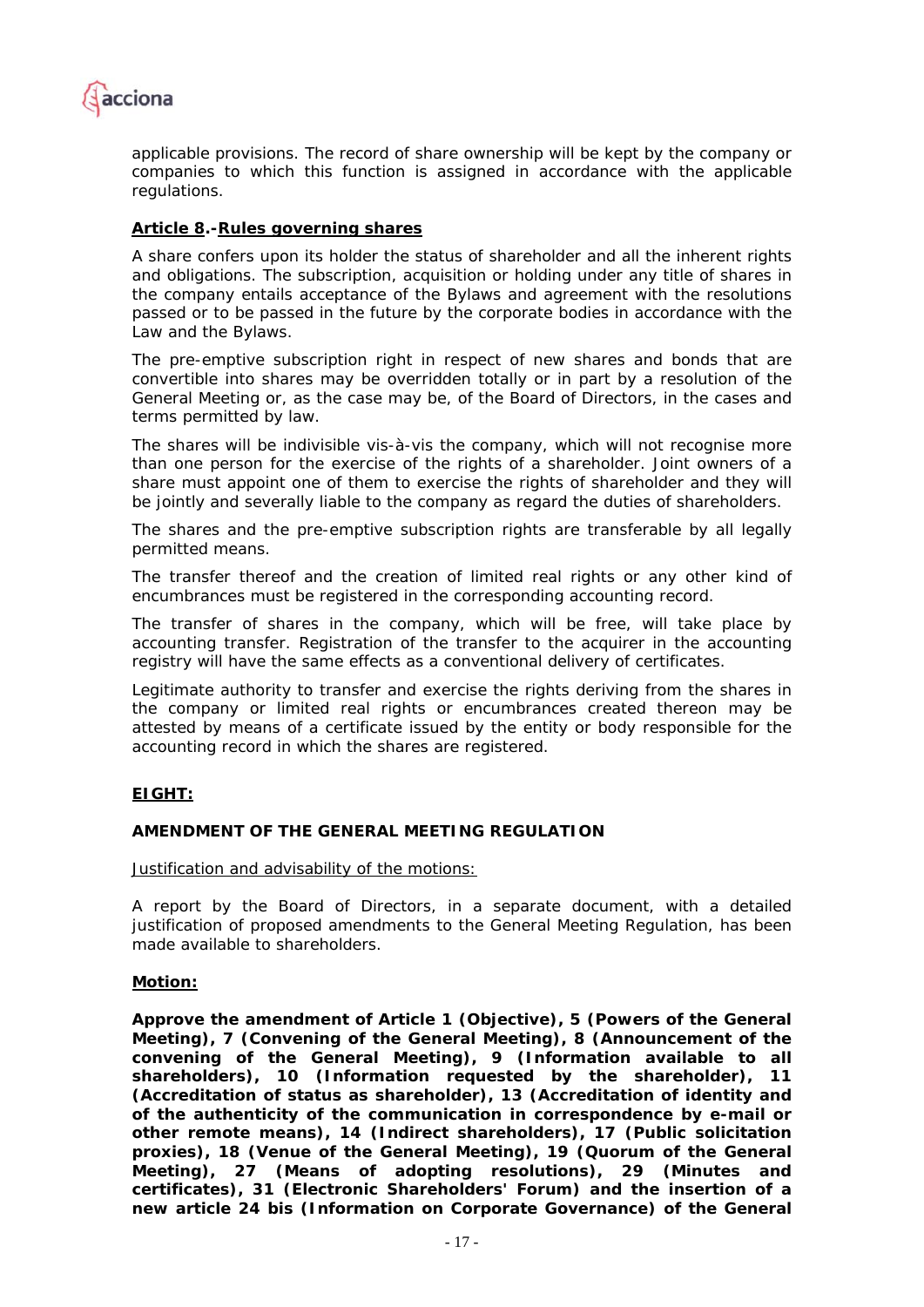

**Meeting Regulation to adapt it to the modifications to the Bylaws introduced in item 7 above, to Law 31/2014 and to the new Code of Corporate Governance for Listed Companies, which have been made available to the shareholders and whose new wording will be as follows:** 

## *Article 1. Objective*

*1. The objective of this Regulation (the "Regulation") is to establish:* 

- *The rules governing the constitution and functioning of the General Meeting as a body of the company Acciona, S.A. ("Acciona" or the "Company");*
- *The rules governing the exercise of shareholders' political rights, including the rights to be informed and to attend, intervene and vote and their other legal rights in relation to the General Meeting.*
- *2. The Regulation's mission is to achieve the effective participation of as many shareholders as possible in the General Meeting by providing the necessary information and an adequate structure for the transaction of business. If Acciona decides at any time to pay a bonus for attending the General Meeting, it must first establish a stable general policy.*
- *3. By adopting the Regulation, the Company:* 
	- *Complies with the duty imposed by the Capital Companies Act and related provisions of current law;*
	- *Incorporates and elaborates upon the legal mandates on corporate governance to which Acciona is subject as a listed company; and,*
	- *Assumes the principles and recommendations on corporate governance, as adapted to Acciona's ownership structure.*

## *Article 5. Powers of the General Meeting*

- **1.** *Without prejudice to the provisions of the law and the Bylaws, the General Meeting is empowered to resolve the following matters:* 
	- *a) Grant discharge;*
	- *b) If appropriate, approve the separate and consolidated financial statements and decide as to the distribution of results;*
	- *c) Appoint and remove members of the Board of Directors and ratify and revoke appointments to the Board of Directors by co-optation;*
	- *d) Approve the remuneration policy for directors in the terms envisioned by law;*
	- *e) Appoint and remove the Company's auditors;*
	- *f) Resolve to increase and reduce share capital, change the company's corporate form, merge or demerge it, or perform a general transfer of assets and liabilities, the issuance of bonds or other securities that create or acknowledge a debt claim, transfer of the company's domicile abroad and, broadly speaking, any amendment of the Bylaws, except where the law attributes the power for any of these matters to the directors.*
	- *g) Approve the acquisition of essential assets or their disposal or contribution to another company.*
	- *h) Resolve to transfer, to dependent entities of the company, essential activities performed up to that point by the company, even where the latter retains full control over such entities;*
	- *i) Resolve to dissolve and liquidate the Company and any other transaction whose outcome is equivalent to liquidation of the Company;*
	- *j) Authorise the Board of Directors to increase capital;*
	- *k) Decide on the items submitted to it for deliberation and approval by the governing body.*
	- *l) approve the General Meeting Regulation and any subsequent amendments.*

*For the purposes of sections g) and h), the asset or activity is presumed to be essential if the volume or the amount of the transaction exceeds 25% of the total value of the assets on the last balance sheet.*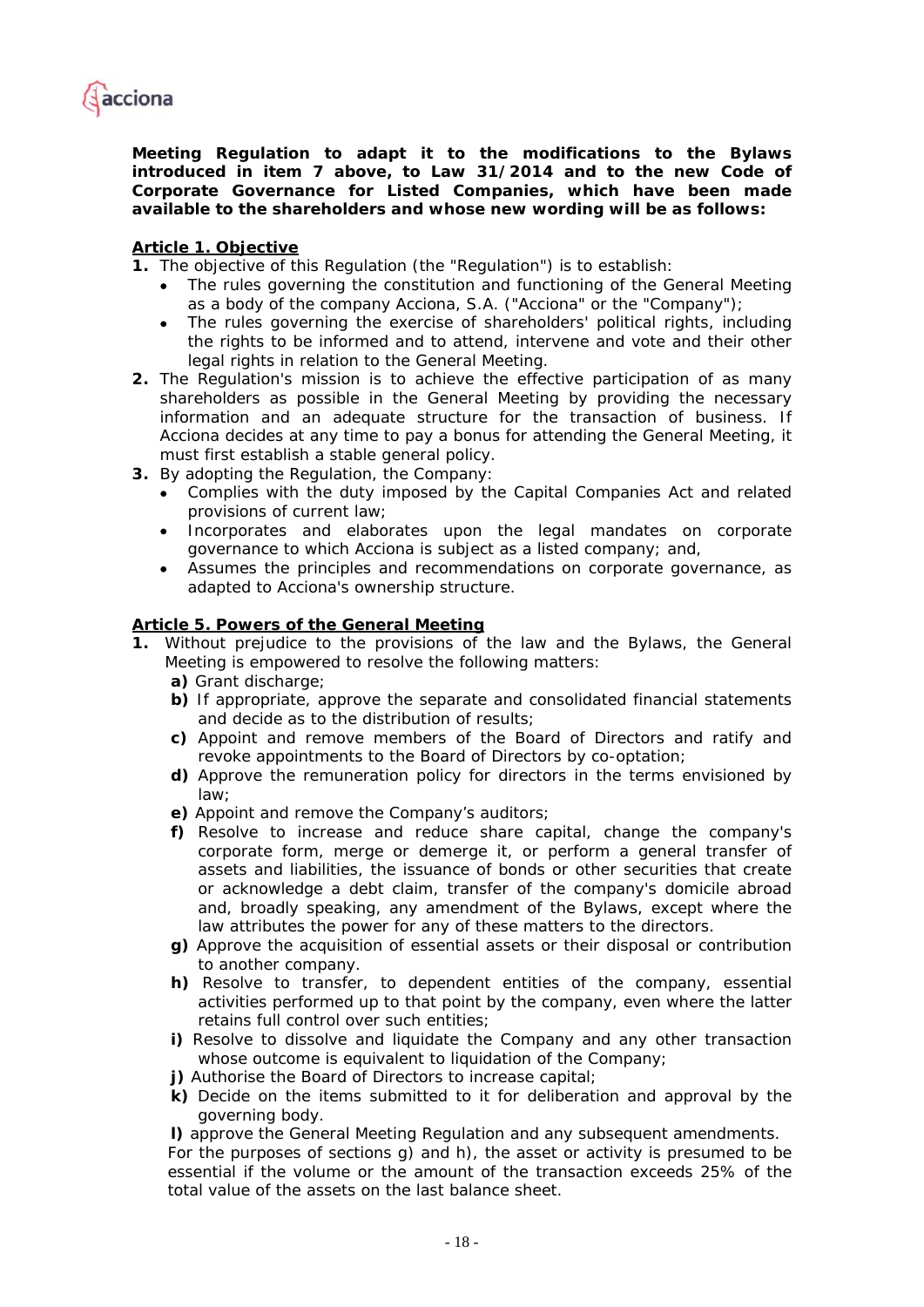

- **2.** *The General Meeting may only delegate its powers to the Board of Directors in the cases established by the Act and in these Bylaws. The General Meeting may also empower the Board of Directors, in each specific instance, to determine*  whether or not the conditions to which the General Meeting has subjected the *enforceability of a given resolution have been met.*
- **3.** *The Board of Directors and its delegated bodies are responsible for executing General Meeting resolutions, with the power to clarify details not specified by the General Meeting and, where appropriate, remedy the resolutions adopted by the General Meeting as needed to adapt them to the law.*

# *Article 7. Notice of meeting*

- *1. The Board of Directors is responsible for calling the General Meeting.*
- *The General Meeting may also be called by a court decision in the case envisaged in last paragraph of this article, and in the other cases set out in the legislation in force.*
- *2. The Board of Directors will call a General Meeting whenever it deems it appropriate or advisable for shareholders' interests. In any case, it will call the Ordinary General Meeting so that it can be held within*
- *six months from the close of the business year. 3. Furthermore, the Board of Directors must call a General Meeting in the following circumstances:* 
	- *a) Whenever shareholders who hold at least three per cent (3%) of share capital request a meeting, indicating in the request the items of business to be transacted.*

In this case, the General Meeting must be called so as to be held within the *two months following the date on which the request to call the meeting was made by notarial channels to the directors. The agenda of the General Meeting requested by the shareholders must of necessity include the items of business indicated in the request.* 

- *b) Where a tender offer has been made for the Company and the Board of Directors has issued a negative report on it. In such a circumstance, notice of the meeting must be given as quickly as possible in order to enable the General Meeting to be held before the deadline for accepting the tender offer.*
- *4. If the Ordinary General Meeting, or the one requested by the shareholders pursuant to section 3.a) above, is not called, it can be convened by the Judge of the Commercial Court in the jurisdiction of the company's registered address.*

## *Article 8. Announcement of General Meetings*

- *1. The General Meeting, whether ordinary or extraordinary, must be called by means of an announcement published at least one month before the date scheduled for the meeting. The announcement must be disseminated using, at the very least, the following media:* 
	- *a) the Official Bulletin of the Mercantile Register, or one of the daily newspapers with the largest circulation in Spain,*
	- *b) the National Securities Market Commission's (CNMV) website, and*
	- *c) the company's website.*
- *When the company offers the shareholders the effective option of voting via electronic means available to all shareholders, Extraordinary General Meetings may be called with advance notice of at least 15 days. The reduction in the deadline for the notice of meeting will require express adoption by the Ordinary General Meeting by at least two-thirds of subscribed capital with voting rights, and will be valid only until the date of the next meeting.*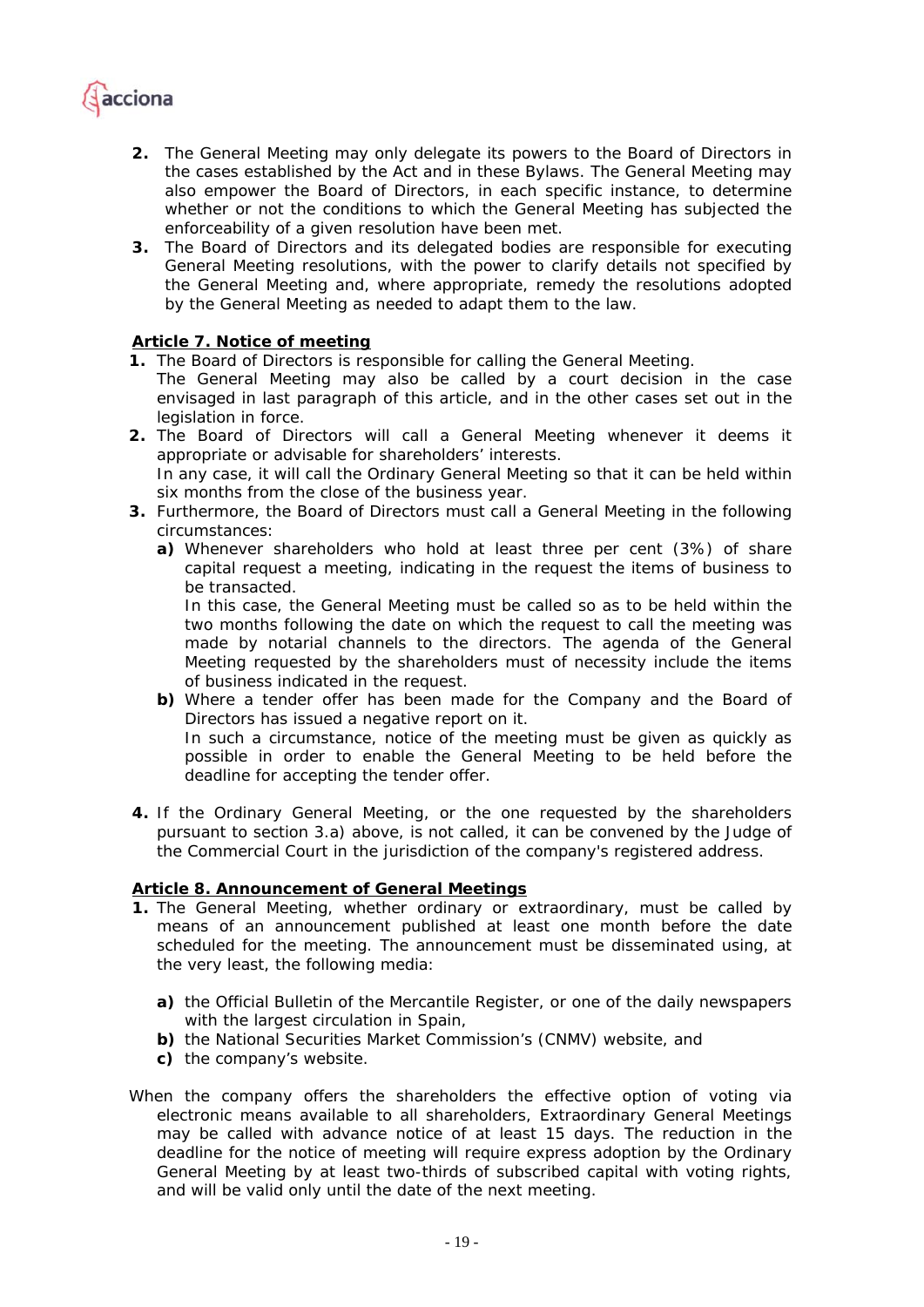

The announcement of the convening of the meeting must be submitted to the *National Securities Market Commission as a regulatory disclosure no later than its publication. If the shares or other securities issued by the Company are*  listed on other stock markets, the announcement must also be sent to their *governing bodies in accordance with their respective rules.* 

- *2. The announcement must be published no later than one month before the date scheduled for the meeting at first call, or in such other time and form as may be established by law.*
- *3. The announcement must state the date and time of the meeting at first call and second call. There must be at least twenty-four hours between the first and second call dates.*

*It must also indicate the venue where the meeting is to be held.* 

- *4. The announcement must contain the Agenda of the General Meeting, clearly and concisely listing the items of business to be transacted, and identifying, where*  appropriate, the items on the agenda that have been included at the request of *shareholders entitled to do so.*
- *5. If the General Meeting is called to decide on any issue that requires the attendance of a higher quorum in accordance with the law or these Bylaws, the notice must state which items require the higher quorum for deliberation and voting.*
- *6. The announcement must indicate that the shareholders can grant proxy for the General Meeting subject to the requirements of the law and the Bylaws.*

*Specifically, it must indicate how to grant proxy or vote by mail, electronic media or means of distance communication, as well as the deadline for same, in accordance with the law and the specific provisions laid down in articles 11, 12 and 13 of this Regulation.* 

*7. The announcement must explicitly indicate any specific legal or statutory right of shareholders to information concerning the General Meeting, in addition to that provided generally in article 9 of this Regulation.* 

*The announcement must include a mention of the documents, reports and proposals that are made available to the shareholders.* 

*The place where shareholders can access the information must be specified.* 

*If shareholders are entitled to have the information sent free of charge by mail, that right must be stated explicitly.* 

*The possibility of accessing the information by means of distance communication and the relevant address must also be indicated. In any event, it must be available on the Acciona website.* 

- *8. The announcement of the General Meeting must be signed by the Secretary to the Board of Directors, or by another person with the power to certify Board of Directors' resolutions.*
- *9. Shareholders representing at least three per cent (3%) of share capital can*  request the publication of a supplement to the notice of an Ordinary General *Meeting such as to add one or more items of business, provided that the new items of business are accompanied by a justification or a reasoned motion, as*  appropriate. This right must be exercised by means of a certified notice that *must be received at the company's registered address within five days following the publication of the notice of meeting.*

*The supplement to the meeting notice must be published at least fifteen days prior to the scheduled date of the General Meeting.* 

*Failure to publish the supplement to the notice within the legally provided term constitutes a cause for challenging the General Meeting.* 

- *10.Shareholders representing at least three per cent (3%) of share capital, can, within the same term provided for in paragraph 2 of this section, submit*  reasoned motions concerning the items of business already included on, or *which ought to be on, the Agenda of the meeting that has been called.*
- *11.Where, prior to the General Meeting, a shareholder so entitled elects to supplement the agenda or present additional motions, Acciona must:*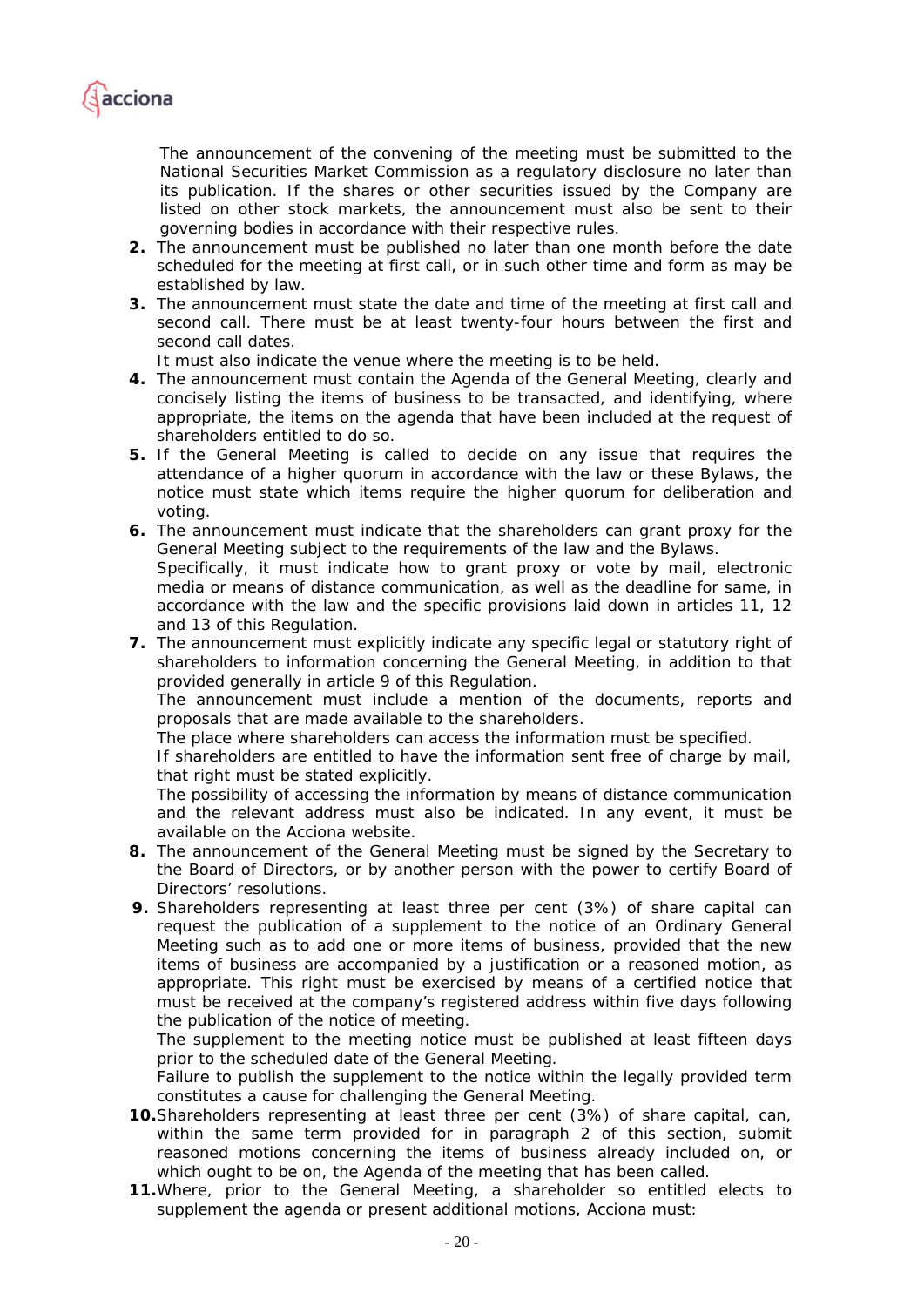

- *a) Distribute the additional items and new motions immediately.*
- *b) Publish the attendance card or proxy or remote voting form with the necessary changes so that the new items on the agenda and alternative motions can be voted on in the same terms as those proposed by the Board of Directors.*
- *c) Submit all items or alternative motions to a vote and apply the same rules for voting as for those made by the Board of Directors including, in particular, the assumptions or deductions as to the outcome.*
- *d) After the General Meeting, announce the outcome of the vote on the additional items and proposed motions.*

## *Article 9. Information available to all shareholders*

- *1. Relevant information for shareholders regarding the General Meeting must be posted on Acciona's website and must be accessible by distance means of communication from the date of publication of the notice of Meeting until at least the date on which the Meeting is scheduled to be held.*
- *2. The information must also be available for remittal in printed format in the cases envisaged by the law and this Regulation.*
- *3. The information must include:* 
	- *a) The full text of the notice of Meeting, including the agenda;*
	- *b)* The full texts of the proposed motions on every item of the agenda or, in *relation to those items which are for informational purposes only, a report by the competent bodies, commenting on each item on the agenda. The motions presented by shareholders will also be included as they are received.*
	- *c) Reports by the Board of Directors, as required;*
	- *d) With respect to directors whose ratification, re-appointment or appointment is proposed to the General Meeting, the following information: (i) Professional experience and background; (ii) The director's category and, in the case of proprietary directors, the shareholder they represent or are*  related to. (iii) Directorships held in other companies, as well as other *remunerated activities; (iv) Date of first and subsequent appointments as a director of Acciona; (v) Acciona shares and stock options owned by the director; and (vi) The proposals and reports required by current legislation.*  In the case of a legal person, the information must indicate the natural

*person to be appointed on a permanent basis to discharge the duties associated with the position.* 

- *e) The Financial Statements to be submitted for consideration by the General Meeting;*
- *f) The Auditors' Report, when financial statements that must be or have been audited are submitted to the General Meeting;*
- *g) An independent expert's report, when required by law;*
- *h) Total number of shares and voting rights at the date of the notice, broken down by classes of shares, if there is more than one;*
- *i*) Any other information that the law requires to be placed at the disposal of *shareholders in relation to the General Meeting or that the Board of Directors or its delegate bodies have decided to make available;*
- *j) Contact details of the Investor Relations Department (including, at least, the postal and e-mail addresses) through which shareholders may request information or make suggestions or proposals, in accordance with the law, the Bylaws or this Regulation;*
- *k) The means and procedures to be used for voting by proxy and remotely, except where the Company sends them directly to each shareholder. In the event that they can not be published on the website for technical reasons, the Company will indicate how to obtain the paper forms, and must send them to any shareholder upon request.*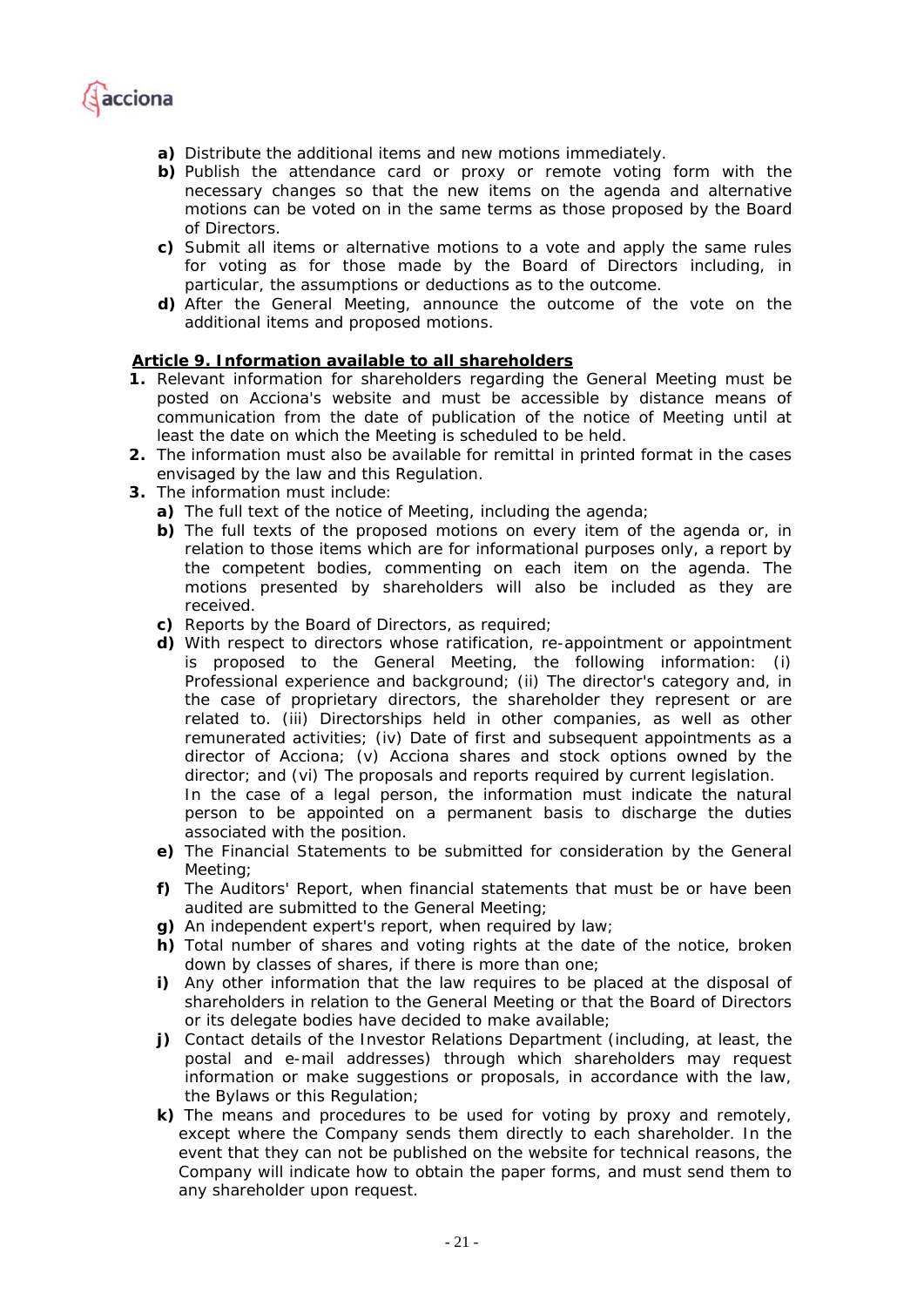

- *4. The publication of motions will not preclude their amendment prior to the General Meeting, where permitted by law.*
- *5. In addition, the website must contain any other information that Acciona deems useful to facilitate the attendance by shareholders at the General Meeting and their participation and exercise of the right to vote. This information may include, inter alia:* 
	- *a) Information on how to reach the venue of the General Meeting;*
	- *b) Rules governing access to the Meeting;*
	- *c) Procedure to obtain the attendance card;*
	- *d) Instructions on how to grant proxy or vote by mail, e-mail or any other means of distance communication, in accordance with the law and this Regulation,*
	- *e) How to exercise the right to vote;*
	- *f) Any other information deemed relevant to follow the Meeting, such as the existence or otherwise of simultaneous interpretation or webcast of the General Meeting.*

### *Article 10. Information requested by the shareholder*

- *1. Shareholders may request any reports or clarifications they see fit regarding the following:* 
	- *a) items on the agenda of the General Meeting of which notice has been given, or*
	- *b) information that is accessible to the public and has been provided by ACCIONA to the National Securities Market Commission (CNMV) since the last General Meeting, as provided by law.*
	- *c) the auditor's report.*
- *2. Requests may be submitted from the time of publication of the notice of meeting until the fifth day prior to the scheduled date of the General Meeting.*
- *3. Requests for information may be made as follows:* 
	- *a) in writing and delivered to the investor assistance department at the registered address, or*
	- *b) sent by post, duly substantiating the applicant's identification and his status as shareholder or, if appropriate, his powers to represent the shareholder (which powers must be deemed sufficient by the Company); or,*
	- *c) by e-mail or other written distance means, sent to the e-mail address provided by Acciona for this purpose, providing that:* 
		- *a. the communication appropriately guarantees the author's identity in accordance with one of the systems set forth in article 13 of this Regulation, and*
		- *b. the applicant proves that he is a shareholder in accordance with the provisions of article 11 of this Regulation, unless the Board of Directors or its delegated bodies, at their discretion, decide that the status of shareholder is duly substantiated simply because the person requesting the information is registered as a shareholder in the most recent information available to the Company.*
		- *c. the applicant expressly accepts the use of this electronic communication system.*
- *4. The Board of Directors and, by delegation, the Managing Director, must provide the information in writing up until the day on which the General Meeting is held. The information may also be provided by the Chairman of the Board of Directors, the Secretary of that same body, the Audit Committee and its Chairman, acting with the Managing Director.*

*The directors are not obliged to furnish the requested information in cases where:*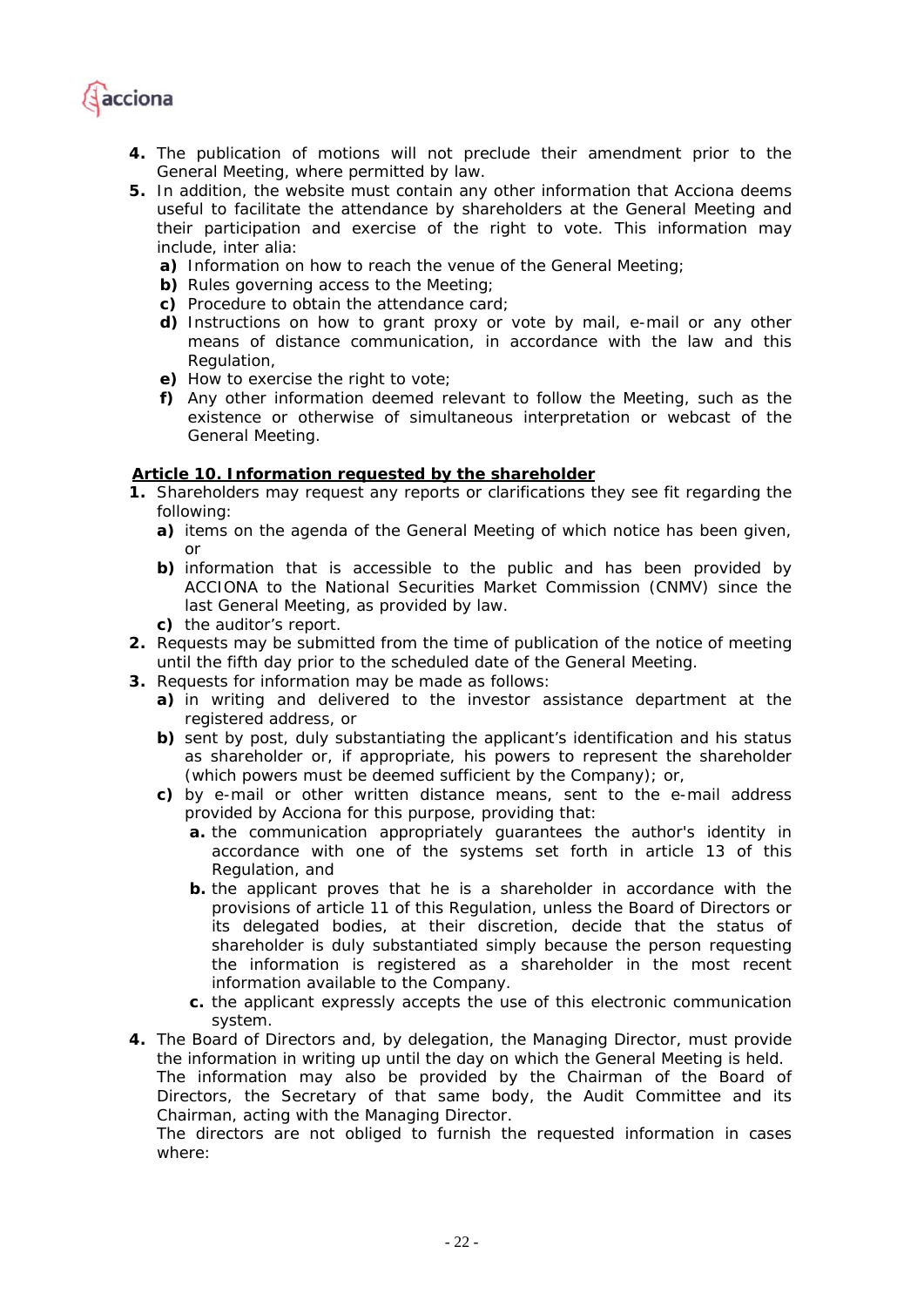

- *(i) The information or clarification is unnecessary to safeguard the shareholder's rights or there are objective reasons to believe it may be used for purposes unrelated to the company or that its disclosure might be detrimental to the Company or to related companies.*
- *(ii) The information sought is already clearly and directly available to all shareholders on the Company's website in a question and answer form. In this case, the Board of Directors may limit its response to referring the shareholder to the information provided in that format.*

*(iii) when the law or the regulations so provide.* 

*The request for information under item (i) above may not be denied if it is supported by shareholders representing at least twenty-five per cent of the company's capital.* 

*The Board of Directors, through the Board Secretary or any other employee who is an expert in this area, will respond to shareholder requests for information. Valid requests for information, clarifications and questions made in writing prior to the Meeting will receive a response from the Board of Directors in writing up to the date of the Meeting, which will be posted on the company's website.* 

*5. The information must be communicated in writing. This information will be given to the shareholder in person at the company's registered address, or sent by post or using the same means by which the request was sent, at the Company's discretion, unless the shareholder has specified a preferred channel, provided that it is appropriate for transmitting the information in question.* 

## *Article 11. Accreditation of status as shareholder*

*1. The shareholder must accredit his/her status as such (either as owner of shares or as a person entitled to exercise the rights of a shareholder according to the Bylaws) with respect to the shares with respect to which he/she intends to attend the General Meeting.* 

*Accreditation must be performed in the form chosen by the Board of Directors or its delegate bodies from among those envisaged in this Regulation, as indicated in the notice of Meeting.* 

- *2. The notice may also establish the deadline for accreditation. If no deadline is expressly established, accreditation must be performed no later than 17.00 hours on the third day prior to the date on which the General Meeting is scheduled to be held at first call. The Board of Directors may set a deadline closer to the date of the Meeting.*
- *3. Accreditation of the status as shareholder will be performed via (i) the Acciona attendance card issued to the shareholder by Acciona or, if permitted and indicated in the notice of the call to Meeting by the Board of Directors or its delegate bodies, (ii) the certificate of shareholder status, or (iii) the attendance card for the General Meeting issued by the Depositaries, provided that each such method complies with the following characteristics:* 
	- *a) Acciona attendance card: issued by Acciona itself and made available, in the registered office, to the shareholders who, within the period established for that purpose, have accredited their status as such by one of the means referred to in the following two sections;*
	- *b) Certificate of shareholder status: issued, at most, six months prior to the*  date on which the General Meeting is scheduled to be held at first call, by the *entity responsible for the share registry book or by a member firm of the securities registration, settlement and clearing systems which is a depositary of the shares of Acciona ("Depositaries"), Acciona being entitled to demand that the certificate or the shares be deposited or blocked until the General Meeting concludes;*
	- *c) Depositary attendance card: issued by a Depositary for the specific General Meeting.*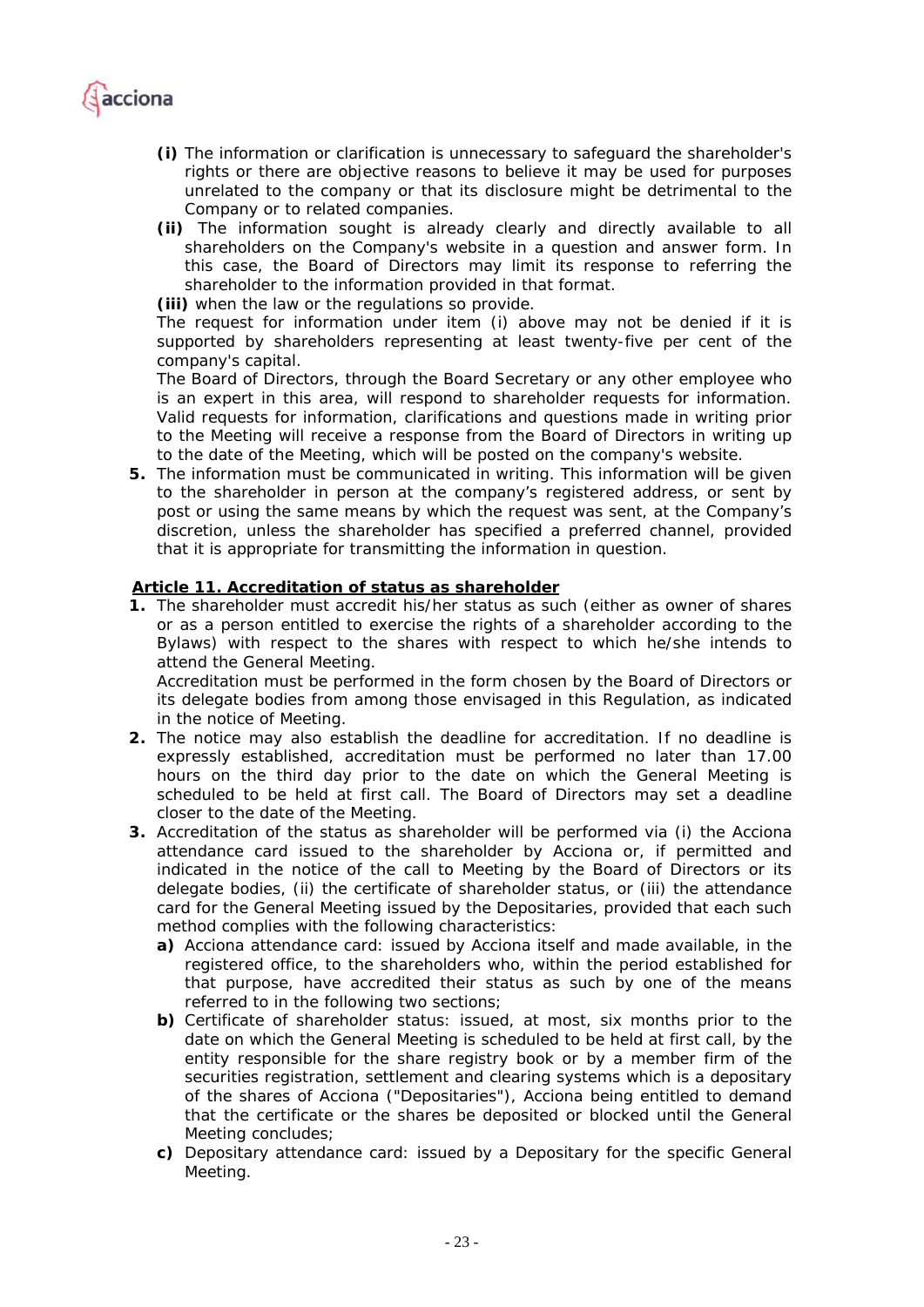

- *4. In any case, shareholders are entitled to attend the Meeting provided that they accredit that they are registered in the book entries of the firm responsible for the share registry book or the Depositary at least five calendar days prior to the date on which the Meeting is scheduled to take place, by means of a nominative document issued by one of those entities, except where Acciona is informed of the loss of shareholder status between this time and the calling to order of the General Meeting.*
- *5. Acciona's personnel may check whether the shareholder who has accredited his/her status more than five days in advance is still a shareholder on the fifth day prior to the date scheduled for the Meeting at first call, or on a date between the two, according to the list of registered shareholders drawn up by the entity responsible for the share registry book on the date in question or at the time the Meeting is called to order.*

*The right to attend the General Meeting will not be granted to accredited shareholders who do not appear on the list, except where it is demonstrated that the share ownership or voting rights were acquired between the date on which the list was closed and the date the Meeting is held.* 

*6. The website will display, on a permanent basis, the requirements and procedures that Acciona will accept to accredit share ownership, the right to attend the General Meeting, and the exercise or the delegation of the right to vote. Those requirements and procedures will be interpreted in such a way as to*  favour attendance and the exercise of shareholder rights and their application in *a non-discriminatory way.* 

## *Article 13. Accreditation of identity and of the authenticity of the communication in correspondence by e-mail or other distance means of communication*

- *1. Shareholders with the right to attend who wish to vote in General Meetings by electronic or other distance methods envisaged in the Bylaws and this Regulation must accredit their identity by means of:* 
	- *a) A recognised electronic signature obtained from a body that provides certification services recognised by the Board of Directors or its delegate bodies; or,*
	- *b) Any other system (involving keys, devices or other) that has been recognised by the Board of Directors or its delegate bodies, established by Acciona itself, by the entities responsible for securities bookkeeping, or by third parties.*
- *2. The entities providing certification services whose electronic signatures are recognised by Acciona and any other systems of identification established or*  accepted by Acciona are those that appear at any given time on the list at the *end of this Regulation, drawn up at any given time by the Board of Directors or its delegate bodies.*
- *3. Shareholders may, at any time, even prior to the publication of the notice of Meeting, accredit their identity to Acciona and request the keys, devices or any other instruments, other than the electronic signature, arranged by Acciona so that they are subsequently recognised by the systems (of Acciona or third parties) for identifying shareholders, granting proxies and voting, as envisaged in section 1 above, when the General Meeting is called.*
- *4. For the purposes of recognition of the shareholder and of the shares with the*  right to attend that he/she owns and of the means which evidence it, the *shareholder must, in all cases, accredit his/her identity and accredit or prove his/her status as a shareholder entitled to attend the Meeting, in accordance with Articles 11 and 12 above.*

# *Article 14. Indirect shareholders*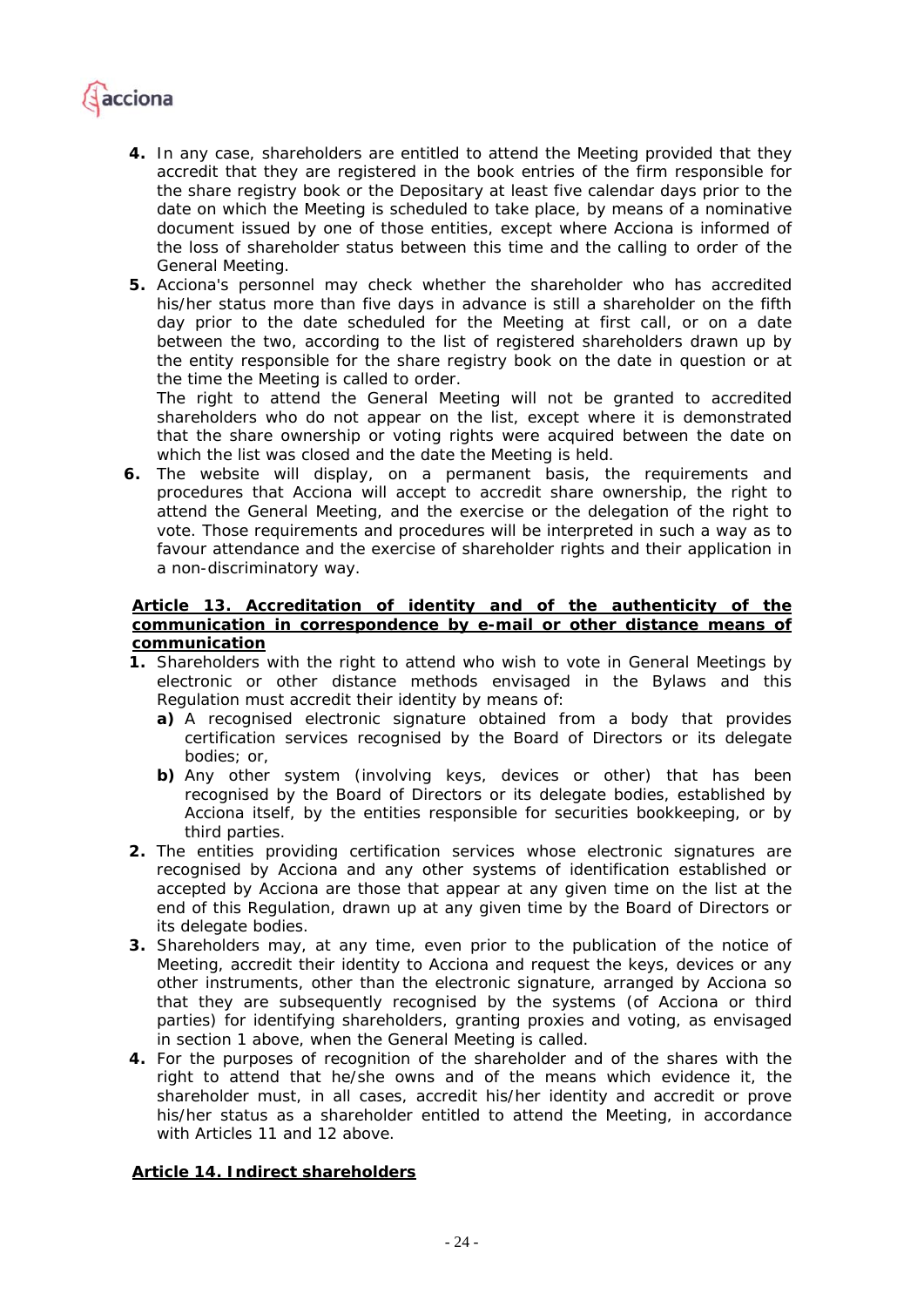

- *1. Acciona will only recognise as shareholders with the right to attend those shareholders who are registered, as the owner of shares or as being entitled to exercise the right to vote, in the registers of the entity or entities responsible for share bookkeeping or the Depositaries.*
- *2. In the event that the shareholder holds the shares on behalf of one or more third parties, those third parties will not be entitled to attend and vote except as representatives of the registered shareholder and only if the latter grants proxy to them in the form envisaged by this Regulation.*
- *3. A single shareholder who is duly accredited as such but is acting for the account of third parties may vote fractionally in accordance with his/her clients' instructions; likewise, so may a legal person that is a shareholder appoint two or more representatives that are direct shareholders of that shareholder.*

## *Article 17. Public solicitations of proxies*

*1. A public proxy will be understood to exist where more than three shareholders are represented by a single person, whether a director of Acciona, depository or any third party. Representation by family members or legal representatives, whether organic or* 

*institutional, pursuant to sections 4 and 5 of the preceding article will not be considered for these purposes.* 

- *2. Representation by public proxy must be formalised in accordance with any format established or approved by the National Securities Market Commission (CNMV) that is binding for Acciona.*
- *3. In all cases of public proxies, the power of attorney must contain or be accompanied by the agenda, the request for voting instructions and the way in*  which the principal wishes to vote or the way in which to vote, where the *principal does not give explicit instructions.*

*The power of attorney may also contain the request for instructions and the orders that the representative must follow, either expressly or tacitly, with regard to other decisions not included on the agenda but which may, by law, be decided at the General Meeting.* 

- *4. If express or subsidiary voting instructions have not been given, either because they are not stated in the corresponding document or because the General Meeting is going to resolve on matters which, by law, do not have to be included in the Agenda and are not envisaged in the proxy, the proxy must vote in the way he/she believes is most favourable to the interests of the shareholder he/she represents.*
- *5. Where the principal gives voting instructions, the proxy may depart from them if circumstances arise which were not known at the time the instructions were given and the principal's interests are in jeopardy.*
- *6. Directors of Acciona or other persons that represent shareholders by virtue of public proxies cannot exercise the voting right corresponding to the shares represented on those items of the agenda, or not included on the agenda but transacted during the session as permitted by law, with which the director who is a representative is in a conflict of interest. To anticipate the possibility of a conflict, the proxy may be granted alternatively and subsidiarily to other people. The following decisions, inter alia, are considered to be affected by this restriction:* 
	- *a) their appointment or ratification as director;*
	- *b) their dismissal, removal or resignation as director;*
	- *c) derivative suits brought against this person; and*
	- *d) the approval or ratification, as appropriate, of corporate operations with the director in question, with companies controlled by this person or which he/she represents, or with persons acting on his/her behalf.*
- *7. This restriction will not apply when the principal has specified in the proxy form the way in which the representative must vote, whether expressly or by identifying the proposals to be approved by reference.*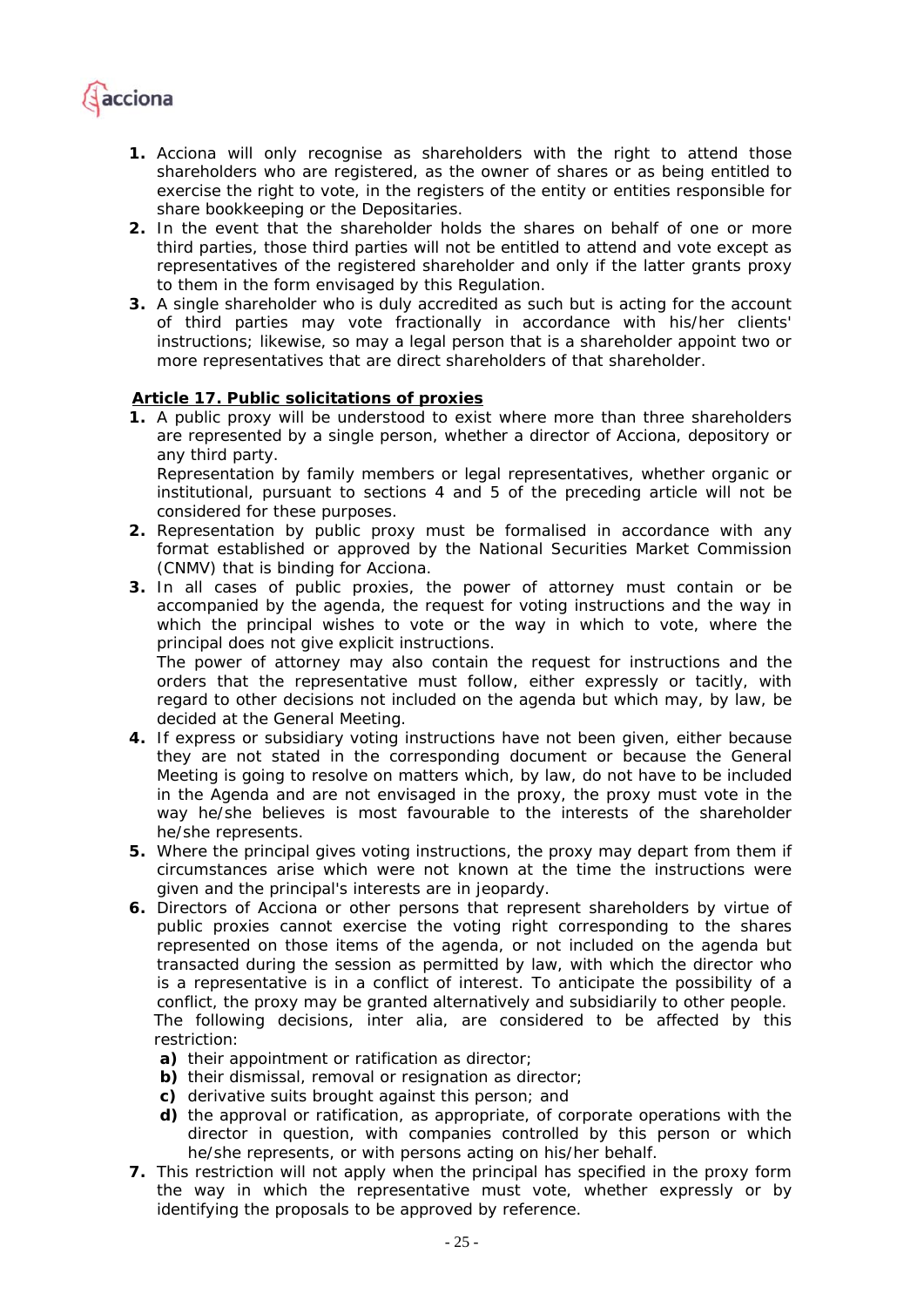

- *8. Public proxies will not prevent the unrestricted exercise of the proxy's voting rights with regard to his/her own shares or those held by virtue of legal, organic or institutional representation.*
- *9. The representative must provide the shareholder with detailed information on any conflict of interests, in accordance with the provisions of current legislation.*

## *Article 18. Venue of the General Meeting*

- *1. General Meetings will be held in the municipality where the Company has its registered office, and it is the function of the Board of Directors, on the occasion of each notice of meeting, to decide within these parameters on the exact venue of the meeting. If the place of the meeting is not indicated in the notice of meeting, it will be understood that the Meeting has been convened to be held at the registered office.*
- *2. In addition to the venue in which the General Meeting is to take place according to the notice of Meeting, other locations and facilities may be made available by Acciona which are connected to that venue by videoconference systems that enable the recognition and identification of attendees, permanent communication among them regardless of their location, shareholders to speak in any location and be heard in the others, and voting in every such location.*

*The participants in any of the venues or facilities thus equipped will be considered,*  for all purposes relating to the General Meeting, as being in attendance at the *Meeting.* 

*The meeting will be deemed to have taken place at the principal location.* 

*3. The Board of Directors and its governing bodies may establish the measures of vigilance and protection, including access control systems, that are adequate for the security of the participants and the orderly conduct of the General Meeting.* 

## *Article 19. Quorum of the General Meeting*

- **1.** *The General Meeting, whether ordinary or extraordinary, will be quorate at first call if the shareholders present or represented by proxy own at least twenty-five per cent (25%) of the subscribed voting capital. At second call, the Meeting will be quorate regardless of the percentage of capital in attendance.*
- **2.** *Notwithstanding the above:* 
	- *(i) (i) The General Meeting requires a quorum of sixty-seven per cent (67%) of subscribed voting capital at first call, or sixty-two per cent (62%) at second call, in order to resolve on any of the following matters:* 
		- *a) Amendments to the Articles of Association, apart from the change of registered office, capital increases, broadening of the corporate purpose, and capital reductions, where required by law.*
		- *b) Change of corporate form, merger, demerger, liquidation or dissolution of the Company, except in the event that the dissolution is obligatory in accordance with the law.*
	- *(ii) With regard to a change in registered office, capital increase, broadening of the corporate purpose, overriding or limiting of the pre-emptive subscription right, issuance of debentures or bonds, when the General Meeting is empowered to do so, the issuance of warrants or options (alone or linked to debentures) and of preference shares, and a capital reduction, where required by law, the General Meeting will be quorate at first call when sixtyseven per cent (67%) of the subscribed voting capital is in attendance and, at second call, when fifty per cent (50%) of the subscribed voting capital is in attendance.*
- **3.** *The same percentages as are established in the preceding paragraph will apply*  when, in the cases of a capital increase or the issuance of debentures, bonds, *warrants or preference shares, the General Meeting grants authorisation, or delegates the power, to pass such resolutions to the Board of Directors.*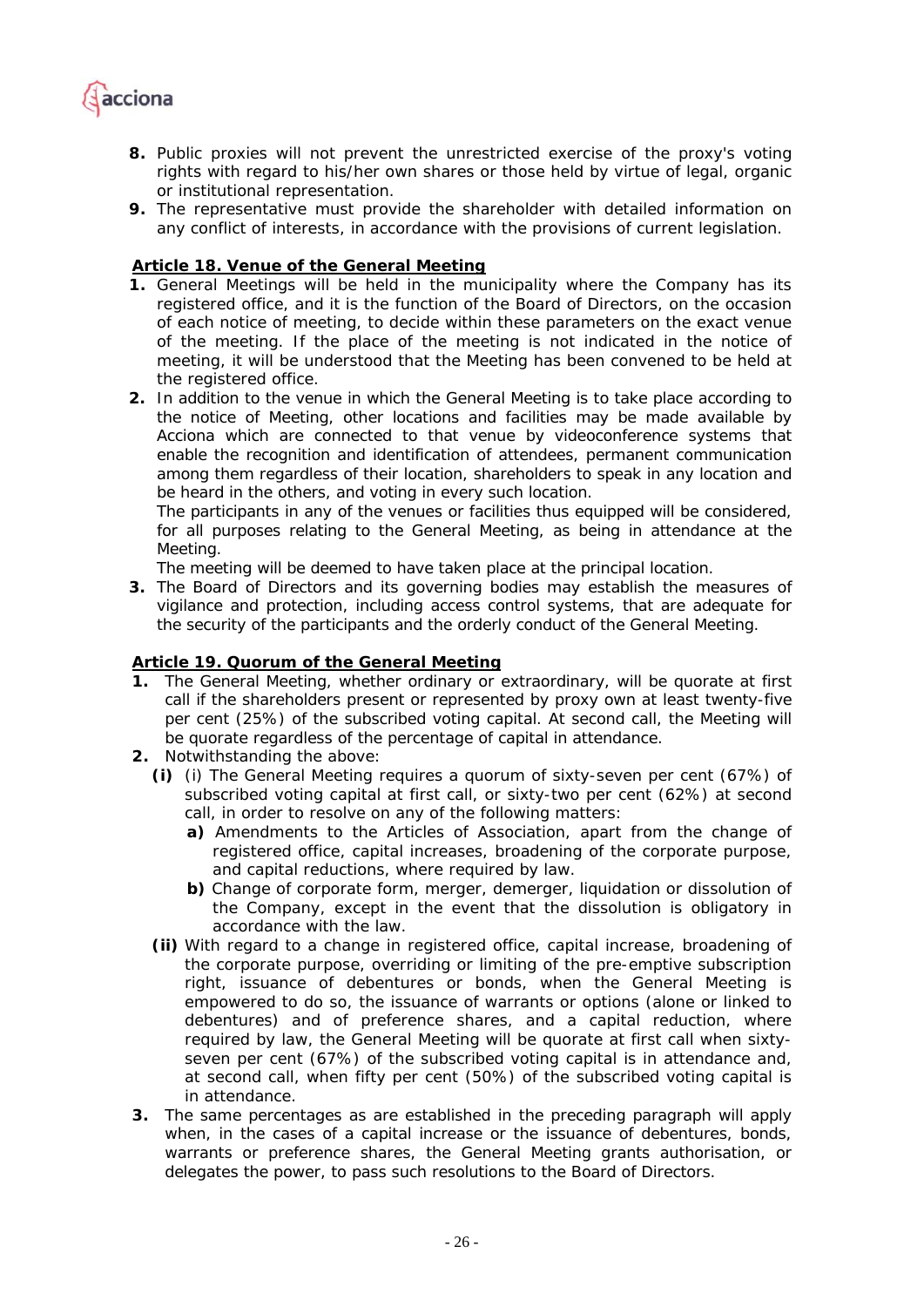

- **4.** *If the quorum reached is sufficient to resolve on certain items on the Agenda but not on others, the General Meeting will be held to deliberate and resolve solely on those matters for which there is a sufficient quorum.*
- **5.** *Any absences that arise once the General Meeting has been declared quorate will not affect the quorum.*
- **6.** *The presence of the members of the Board of Directors will not be required for the Meeting to be deemed quorate.*

# *Article 27. Form of adopting resolutions*

- *1. Each item on the Agenda will be put to the vote separately, in the manner decided by the Chairperson, by either roll call vote or secret ballot. The Chairman of the General Meeting is responsible for organising the details of voting and, if he/she deems it appropriate, designating two or more scrutineers. It will not be necessary for the Secretary to read the motions whose texts had been made available to the shareholders at the beginning of the session, except when requested by any shareholder or when deemed appropriate by the Chairman. In any event, the shareholders will be informed of the agenda item to which each motion being voted refers.*
- *2. Motions which are substantially independent must be voted on separately. Without prejudice to the foregoing, the Chairman of the General Meeting may rule that the motions corresponding to various items on the Agenda be put to the vote as a block, in which case the outcome of the vote will be understood to have been reproduced individually for each motion if none of the attendees express a wish to vote differently on any individual proposal.*

In the event that a shareholder expresses a different vote or abstention *regarding any or all of the resolutions that are put to the vote as a block, his/her vote or abstention, and the outcome of the vote which, consequently, corresponds to each proposal, will be entered in the Minutes.* 

*In any case, proposals concerning the appointment, ratification, re-appointment or removal of each director and, in the case of amendments to the Articles of Association, each article or group of articles that are substantially independent, for example, a chapter dealing with homogeneous matter, or a set of articles regulating the same matter or several interdependent provisions, will be voted on separately.* 

- *3. The same rules will apply to votes regarding any proposals made by shareholders that are not in the Agenda.*
- *4. Each share gives one vote.*
- *5. To determine the outcome of each vote, the following system will be applied:* 
	- *a) With regard to motions on items on the agenda, all shares present or represented at the meeting will be deemed to vote in favour, less those shares whose owners or representatives inform the Secretary, or the notary, if present, by a personal statement or notification prior to the Meeting by means of a vote by postal mail, electronic mail or other means of distance communication in accordance with this Regulation, that they are voting against, casting a blank vote, or abstaining in connection with the motion. In the event that there are several proposals relating to the same subject, the proposal by the Board of Directors must be voted on first, followed by the other proposals in the chronological order in which they were communicated to the Company.*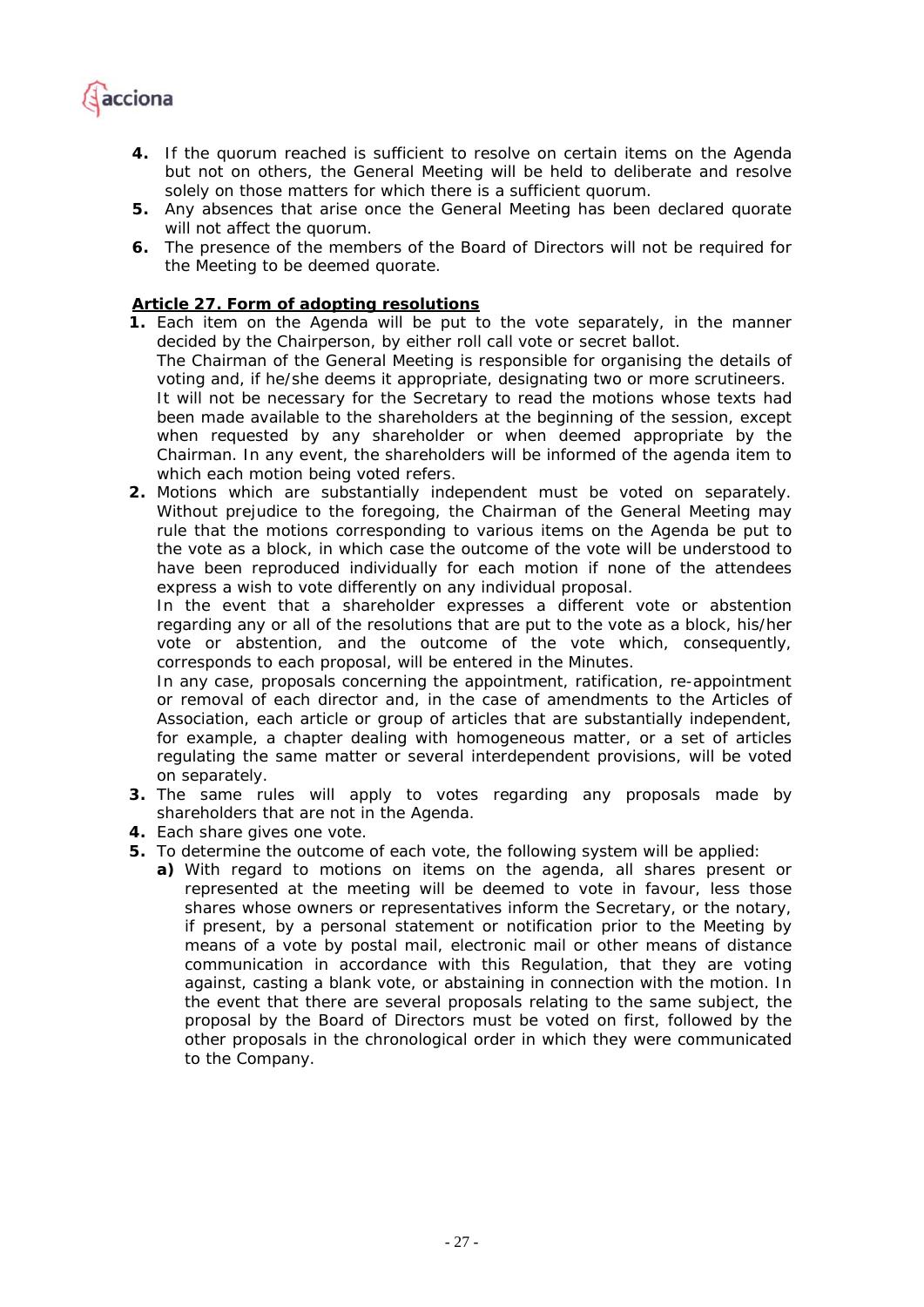

- *b) With regard to motions on items that are not on the agenda, all shares present or represented at the meeting will be deemed to vote against, less those shares whose owners or representatives inform the Secretary, or the notary, if present, by a personal statement or notification prior to the Meeting by means of a vote by postal mail, electronic mail or other means of distance communication in accordance with this Regulation, that they are voting in favour. In the event that there are several motions relating to the same item, they will be voted on in the chronological order in which they were communicated to the Company.*
- *6. Exceptionally, depending on the circumstances, the platform of the General Meeting may decide to depart from the system for adopting resolutions defined in the preceding paragraph and to replace it with another system which provides evidence that the necessary votes in favour for approval have been obtained and enables the outcome of the vote to be entered in the Minutes.*
- *7. Motions will be adopted by a simple majority of the votes of the shareholders present or represented at the General Meeting, adopted being understood to mean that the votes in favour by the capital present or represented exceed those against. This does not apply to cases in which the law or the Bylaws require a larger majority.*
- *8. Regardless of the system used to determine the vote, the confirmation by the General Meeting Platform that there are sufficient votes in favour to reach the majority required in each case will enable the Chairman to declare the corresponding motion to have been passed.*

## *Article 29. Minutes and certificates*

*1. The minutes of the General Meeting will be taken by the Secretary of the General Meeting and will be approved by the General Meeting itself upon conclusion. Alternatively, if so decided by the Chairman, the minutes may be approved* 

*within fifteen days by the Chairman and two meeting officers, one representing the majority and the other the minority.* 

- *2. Once approved, the minutes will be signed by the Secretary and countersigned*  by the Chairman. All the foregoing is notwithstanding the provisions of current *legislation in the event that a notary public is engaged to attend and minute the meeting.*
- *3. The Secretary of the Board of Directors, or the Vice-Secretary, will issue certificates of the motions adopted by the General Meeting, which will be countersigned by the Chairman, or the Vice-Chairman, of the Board of Directors.*
- *4. Any shareholder or proxy at a General Meeting is entitled to request a certificate of the resolutions adopted and of the minutes.*

## *Article 31. Electronic Shareholders' Forum.*

**1.** *An Electronic Shareholders' Forum must be created on the Company's website, which can be accessed, with the appropriate guarantees, by individual shareholders and any voluntary associations that are created, with a view to facilitating communication prior to the General Meetings. Proposals for a supplement to the notice of meeting may be published in the Forum, as well as requests for support for such proposals, initiatives to achieve the percentage necessary to exercise minority rights allowed by law, and offers and solicitations of proxies.* 

*Shareholders may create specific, voluntary associations to exercise their rights and better defend their common interests. Shareholders associations must be registered in the Mercantile Registry and, purely for the purposes of public disclosure, in a special registry created for this purpose at the Spanish National Securities Market Commission.*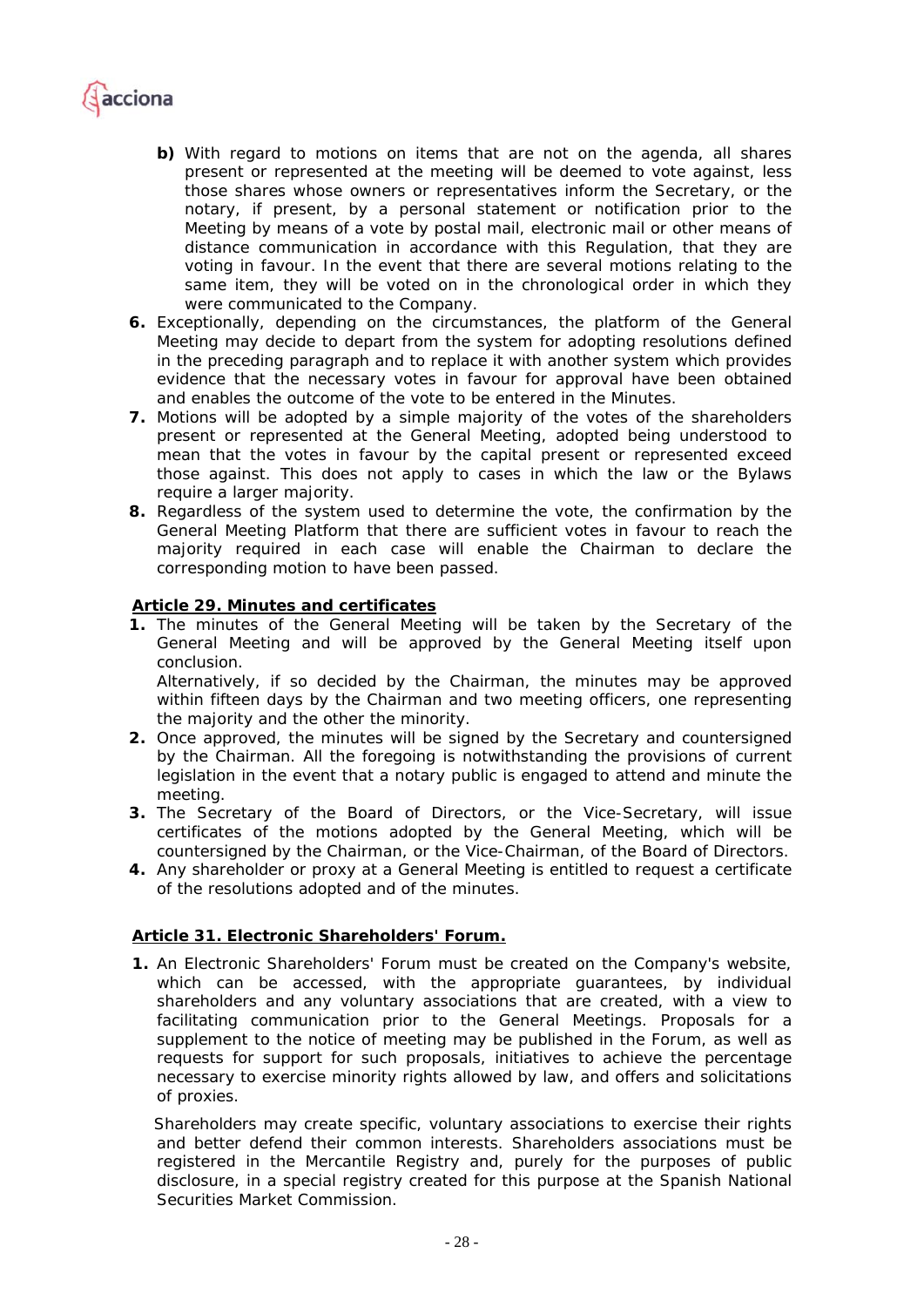

*The Rules of Procedure of the Electronic Shareholders' Forum, which have been approved by the Board of Directors and are binding upon all shareholders, are available on the Company's website.* 

*To access the forum and use its applications, shareholders and voluntary shareholder associations must register as "Registered Users", accrediting both their identity and their standing as shareholders or voluntary associations of shareholders under the terms and conditions set forth on the Company website, using the corresponding registration form.* 

*Access by registered users to the Forum is conditional upon them retaining, at all times, their status as a shareholder or as a duly established and registered voluntary association.* 

**2.** *The Board of Directors is responsible for establishing the information to be made available on the website, in accordance with law's implementing regulations.* 

## *Article 24 bis. Information on corporate governance*

*During the ordinary General Meeting, in addition to distributing the Annual Corporate Governance Report in writing, shareholders will be informed verbally, in sufficient detail, of the most salient aspects of the Company's corporate governance and, in particular:* 

- *a) Changes since the previous ordinary General Meeting.*
- *b) The specific reasons for which the Company does not follow any of the recommendations of the Corporate Governance Code, if they have not been identified in the Annual Corporate Government Report, and any of the alternative rules that apply in this area.*

#### **NINE:**

## **INFORMATION ON AMENDMENTS TO THE BOARD OF DIRECTORS REGULATION**

A document with the amendments to the Board of Directors Regulation since the last General Meeting, and the report justifying those changes, has been made available to shareholders. As in the case of the Bylaws and the General Meeting Regulation, amendments to the Board of Directors Regulation are mainly attributable to amendments made to the Capital Companies Act by Act 31/2014, of 3 December, amending the Capital Companies Act to improve corporate governance, and the publication by the CNMV of the new Corporate Governance Code for Listed Companies.

#### **Motion:**

Take cognizance of the amendments to the Board of Directors Regulation in accordance with the Board of Directors report, ratifying them as necessary.

### **TEN:**

## **REMUNERATION POLICY. ANNUAL REPORT ON DIRECTOR REMUNERATION IN 2014.**

Justification and advisability of the motion:

By application of article 541.4 of the Capital Companies Act, the Annual Report on Director Remuneration for 2014 is submitted for an advisory vote.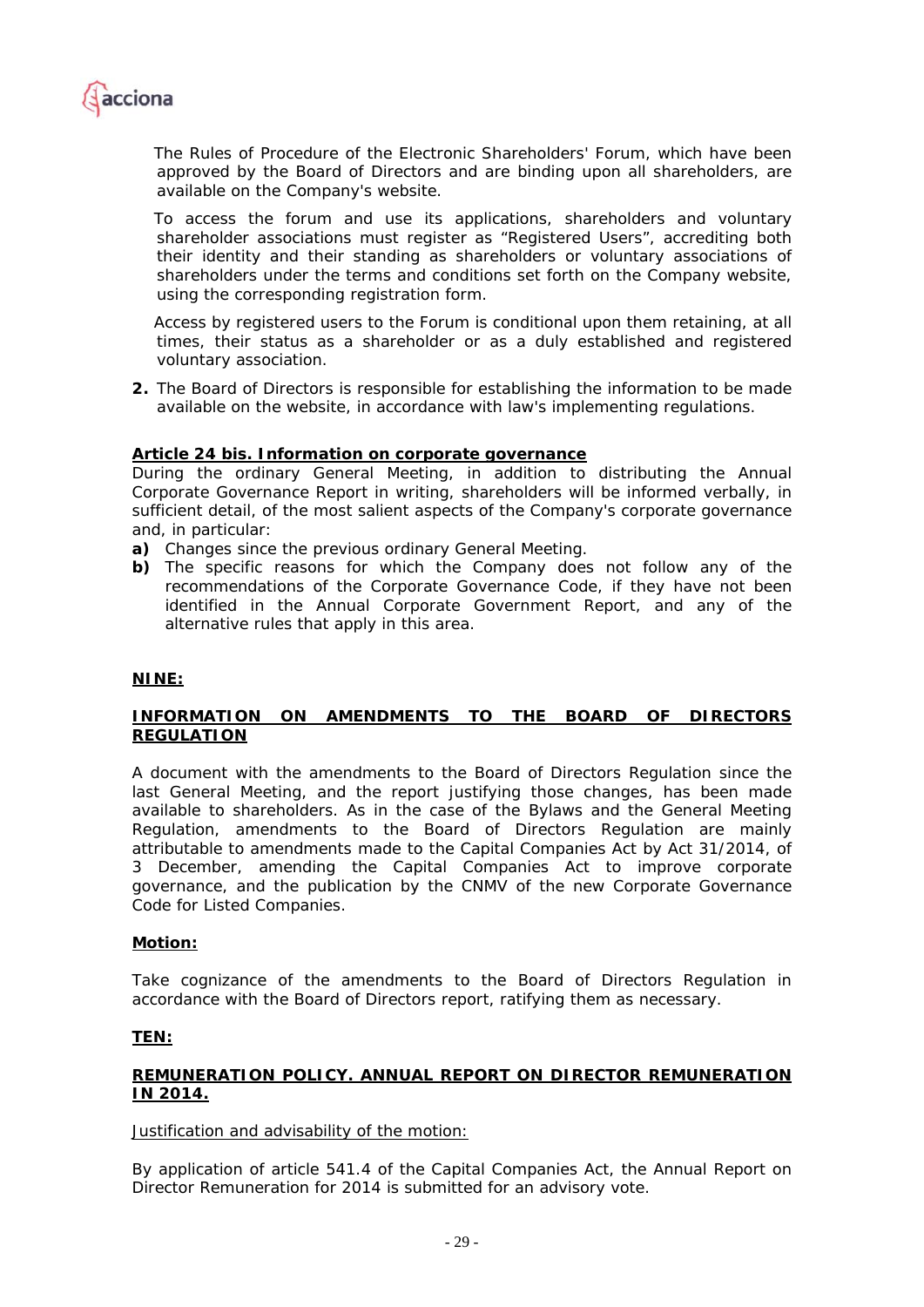

It is noted that, as established by section 2.a) of the Transitional Provision of Act 31/2014: "where the first Ordinary General Meeting held after 1 January 2015 issues consultative approval of the report on directors' remuneration, it shall be understood that the company's remuneration policy in the report has also been approved for the purposes of the provisions of Article 529 *novodecies*, and that article shall apply to the company from then onwards."

## **Motion:**

To approve, on an advisory basis, the Report on Director Remuneration for 2014.

In accordance with section 2 of the Transitional Provision of Act 31/2014, approval of the Annual Report on Director Remuneration entails approval of the Company's remuneration policy for the purposes of Article 529 *novodecies* of the Capital Companies Act.

## **ELEVEN:**

## **REVIEW AND APPROVAL, AS APPLICABLE, OF THE SUSTAINABILITY REPORT FOR 2014.**

Justification and advisability of the motion:

Since 2012, the Sustainability Report, which sets out the main activities and initiatives implemented in that area, has been submitted for approval by the General Meeting, within the framework of the corporate social responsibility policy.

## **Motion:**

Approve the 2014 Sustainability Report.

## **TWELVE:**

### **AUTHORISATION TO CALL, WHERE APPROPRIATE, EXTRAORDINARY GENERAL MEETINGS OF THE COMPANY WITH AT LEAST 15 DAYS ADVANCE NOTICE, IN ACCORDANCE WITH ARTICLE 515 OF THE CAPITAL COMPANIES ACT.**

#### Justification and advisability of the proposal.

Article 515 of the Capital Companies Act reduces the period of notice for extraordinary general meetings to at least 15 days, provided that the Company allows all of its shareholders to vote by electronic means and that the reduction is approved by the ordinary general meeting with a favourable vote by shareholders representing two-thirds of subscribed voting capital.

Currently, no extraordinary meeting with a reduced period of notice is envisioned, but the Board of Directors considers it reasonable to reserve this possibility, as allowed by law, should the need arise.

In view of the above, it is proposed to authorise extraordinary general meetings to be called with advance notice of at least 15 days, until the next ordinary general meeting of the Company.

#### **Motion:**